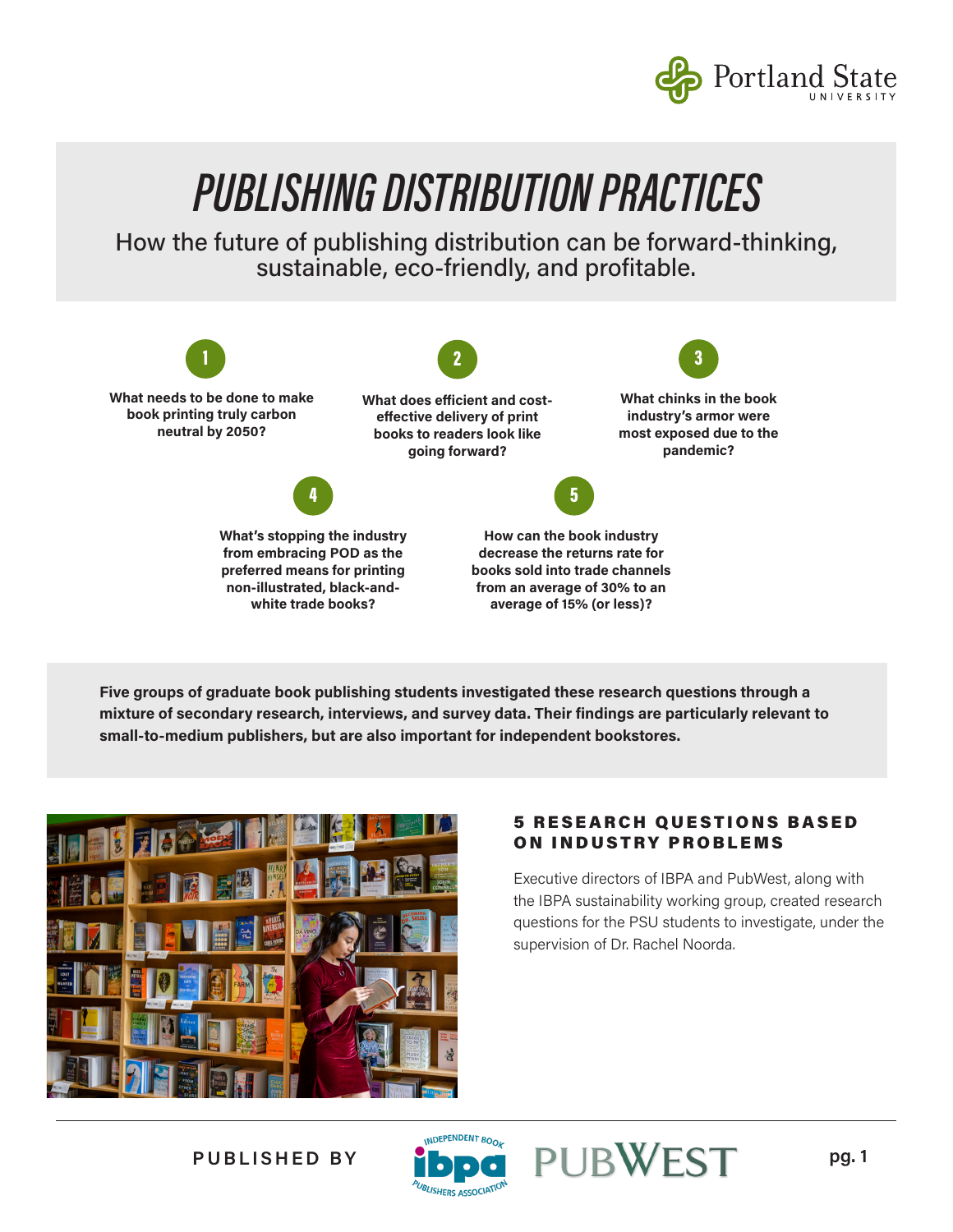

## *BECOMING CARBON NEUTRAL*

#### WRITTEN BY RACHEL DONE, REBECCA GORDON, MEGAN JESSOP, STEPHANIE JOHNSON LAWSON

#### **BACKGROUND**

This report covers the areas of materials, energy, capital, and labor as key for the industry to become carbon neutral through the use of recyclable or greener practices in publishing.

Carbon neutrality indicates that there is net-zero release of carbon dioxide in the atmosphere. Eco-friendly practices toward the goal of carbon neutrality include minimizing use of fossil fuels in creating products, minimizing manufacturing processes that interfere with natural systems for sequestering and storing carbon, and limiting the emission of other greenhouse gasses during production. Carbon neutrality is a difficult concept in publishing because of the way that the industry categorizes fuel sources and because the system as a whole is analyzed rather than the results and applications of the system.

With how the publishing and printing infrastructure is currently set up in the US, there is no way to produce truly carbon neutral products. For example, carbon neutral paper assumes that paper doesn't negatively impact the environment by adding carbon dioxide to the atmosphere, even though it does. But, that does not mean publishers cannot aim for producing low carbon products in the now and short-term, and working towards a goal of carbon neutrality in the long term.

#### **MATERIALS**

These are the main materials related to the printing process: paper, ink, binding materials (like glue, cloth, and leather). The material prices, manufacturing and handling, and

distribution are primarily handled by mills, paper brokers, and printing presses. Publishers enter at the final stages of this process. Mills and paper brokers largely determine the price of paper based on the availability of resources and how great the demand is, and then presses process the material. For carbon neutrality to be achieved in the publishing industry, we must consider these concepts: ink types, virgin paper, post consumer fiber/waste paper, print and plant, pulping, and waste run off/emissions.

#### Ink

Most commercial inks are chemical and alcohol based. Many of these inks are toxic and can produce harmful gasses, usually collectively called volatile organic compounds, and are hard to dispose of. There is currently no solution for a completely renewable, self-sustaining, non-toxic ink source in the publishing industry. However, algae and UV inks may prove promising in the future. In short, vegetable inks are better for the environment overall, but they are not a perfect solution.

#### Virgin Paper

This is paper that is fresh from the mill, and has never been used before in any production. Producing virgin paper requires 4.25 metric tons of carbon dioxide emissions per ton of product. In comparison, 100% Post Consumer Waste (PCW) paper only requires 0.25 metric tons of carbon emissions per ton of product (Ford 2009).

#### Post Consumer Fiber/Waste (PCF/W) Paper

This paper is made out of pulp from recycled paper. Mills and printers usually offer different percentages of composite

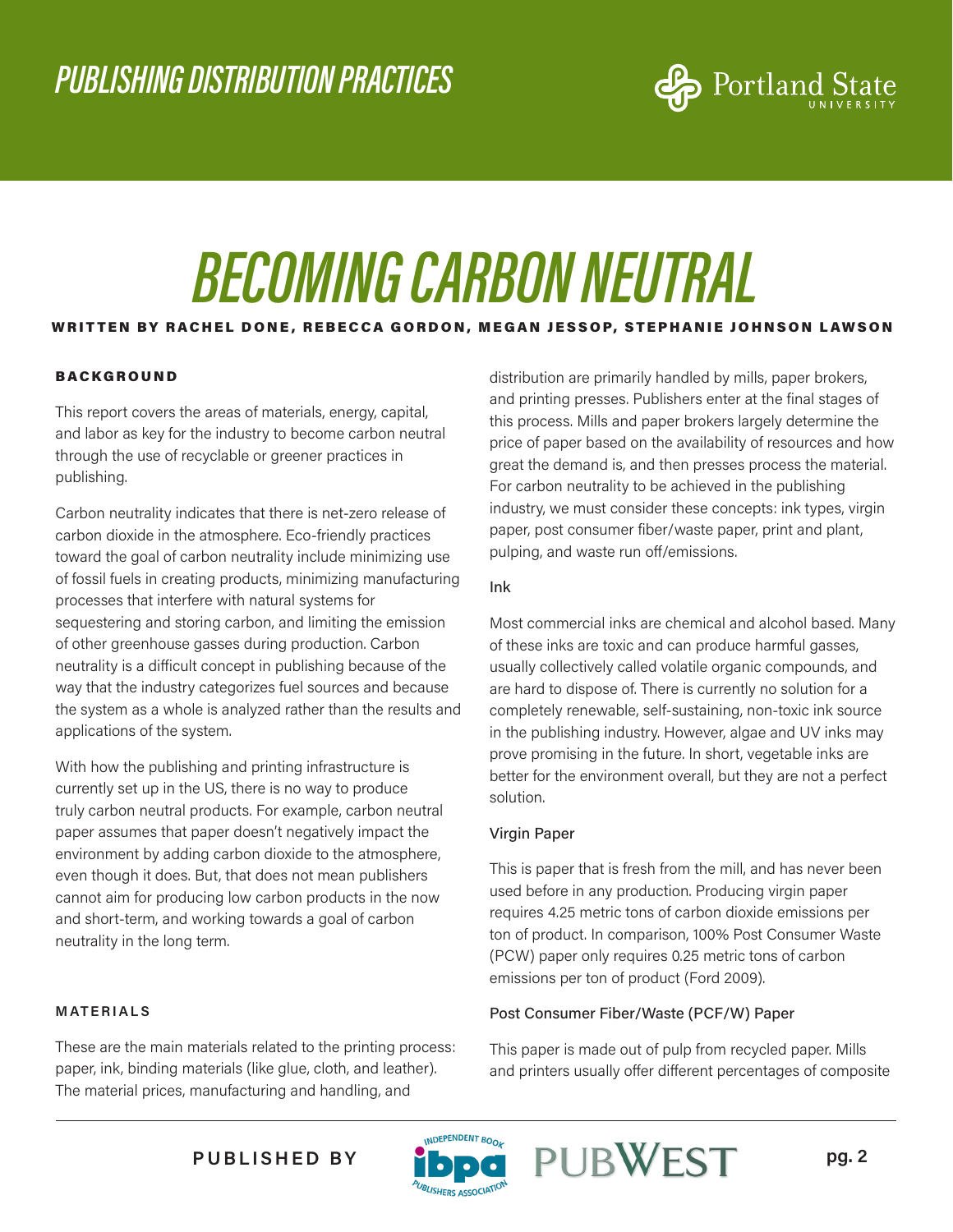

papers made of this material, i.e 25% of PCW and 75% virgin paper, or 100% PCW. "Every ton of 100% recycled fiber copy paper saves 17 million BTUs over virgin paper, enough to power the average U.S. home for more than two months." This is one of the main areas where change can be made, and waste can be reduced by using as much PCW as possible.

#### Print & Plant

This is a method put in practice by publishers where a new tree is planted for every one tree that is cut down for printing. It is one of the most common practices used by "green" committed presses and publishers. While this solution does limit carbon emissions to a degree by trying to upkeep carbon sinks, it is not enough in the long-term. There are a variety of logistical issues involved in this process, such as the health of the tree being planted, the type of trees used, whether it will grow enough to be harvested again, forest fires, and so on. Only 50% of trees that are cut down actually get turned into paper; most are used for fuel. Research shows that the older a tree is, the more carbon they will absorb versus younger trees, like we see in old growth forests. Simply put, though this may seem like a good start, there are other solutions that make a bigger impact in terms of carbon neutrality.

#### Pulping

Pulping describes two processes: 1) pulping timber to make paper and 2) destroying books that have already been printed/bound. The latter is done for a variety of reasons, but mainly happens when books are deemed not to be of "sellable" quality. The pulp from already printed/bound books is typically not reusable to make PCW paper. The glue and ink used to bind the book, as well as the infrastructure of the press, are what determine this factor. Ironically, "the burning of trees for energy for pulping is the single biggest source of emissions by the industry (40%)," yet the actual making of paper from PCW is more efficient in the long term for both materials and energy. This is a huge portion of waste that can be used in the industry. Publishers can help

stop the hemorrhaging of resources by choosing recyclable materials and investing in recycling and press infrastructure.

#### Waste Run Off/Emissions

Every production industry produces some kind of waste byproduct. For presses, this generally includes paper clippings and fibers, contaminated water via the chemical baths for the paper and pulp, ink residue, fuel, electricity, methane and CO2 gasses. The pulp and paper industry are one the largest pollutants for the environment, producing large amounts of sulfur dioxide, nitrogen oxides, mercury, and other carcinogens. Other than the use of harvesting and using paper, this is the factor that has the biggest ecological impact.

#### **ENERGY**

The majority of energy consumption in the publishing industry is used by the mill and press. This is hardly shocking considering that paper production is the thirdhighest industry in the consumption of fossil fuels. It is also one of the heaviest users of freshwater, and is also the second-largest emitter of gasses in production. Paper is the single largest component of landfills in the US. In order to reach carbon neutrality, careful consideration needs to be given to what energy sources are used and environmental stewardship needs to be emphasized.

#### **CAPITAL**

Capital is the monetary return on investment for publishers to shift to carbon neutral printing options. Energy and labor appear to be the most impactful to changes in the prices of materials. More environmentally friendly options for energy and materials currently result in higher costs. However, some industry professionals believe that if the demand for more carbon neutral materials increases, the cost for the materials will decrease. The ultimate goal is to have eco-friendly materials used as the standard for the industry across the board.

Patagonia, for example, works with a specific paper broker in

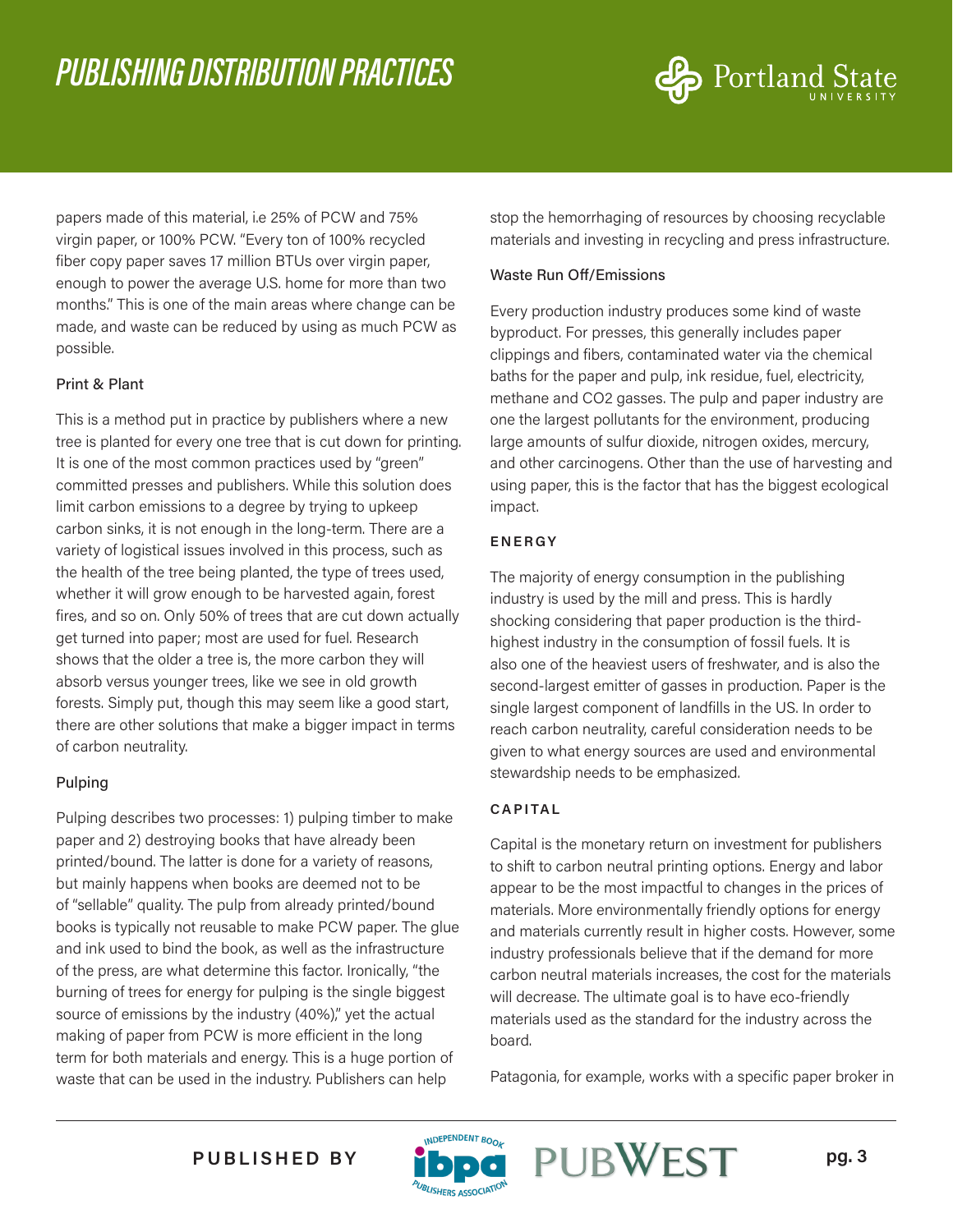

Canada that is built next to a dump so they can turn gasses from the dump into a renewable energy source to power the paper mill. If more publishers worked with more intentional paper brokers, they would decrease the negative impact on the environment and the cost of eco-friendly materials would go down.

The principal dilemma is that paper is the largest issue when it comes to producing waste. Without an increased demand from the publishers for printers to use recycled paper, PCW paper will continue to be expensive and deemed unaffordable. For this to change, companies need to prioritize the use of PCW paper. If imprints of the Big Four moved towards PCW paper, the pressure for others to follow suit would increase, causing prices to drop. Some like Macmillan are already doing so.

While the initial increase in eco-friendly practices might cause a tighter budget in the immediate future, it would have long-term impacts that would eventually be less expensive. It might also increase investments into legislation to build infrastructure to process waste effectively.

#### **LABOR**

For the purpose of this research, labor includes those working in the printing industry, those working for the publishers (contract workers, freelancers, and distributors), and even the machines and tools used to print.

Labor has a significant impact on capital in the industry, therefore influencing how eco-friendly practices can be executed. Books International suggests that shifting to digital editing and production methods would minimize the carbon impact of labor. Using digital methods during preproduction can save a lot of time and paper by not using hard copies. Using PDF files for manuscripts, for instance, saves on both materials and fuel emissions at the same time. When it comes to warehouse and stock, the "print first, sell later" production model often creates a surplus that needs to be stored and transported. Shifting to "sell first, print later"

would eliminate the need for storage, large print runs, and require less labor. Limiting "just in case" inventory would cut out a lot of time and carbon emissions due to vastly reducing the need for shipping and transporting the product.

Based on 15 responses from a brief survey of IBPA and PubWest members, here are some insights about current eco-friendly practices from small- to medium-sized publishers.

A written ecological promise, mission, or code is a place to start. Approximately half of the respondents indicated that they already had a written ecological code. Another onefourth had an informal written code or one in development. The final one-fourth did not have any written code, even in development.

Respondents indicated which eco-friendly printing practices were implemented by their organizations. The results can be seen in Figure 1. The most commonly reported practices were carbon offsets and recycled paper. It is important to note that paper recycling and carbon offsetting are nuanced practices. The second highest results were recycling programs and other, followed by the use of vegetable or soy inks, and then the stoppage of printing and distributing advanced reader copies (ARCs) of their new books. As for the respondents who reported using recycled paper, only two reported using 100% PCW paper for printing.

#### FINDINGS

Barriers to implementing eco-friendly practices were also addressed. Results can be seen in Figure 2. One respondent who replied "other" stated that "the cost and availability of PCW paper is especially problematic for highly illustrated books and small print runs (5,000 or less)."

Questions five and six asked about pulping practices. Respondents typed in short answers. We received a total of eight responses to both questions, which can be seen in Figures 3 and 3.1. When asked if they track how many books

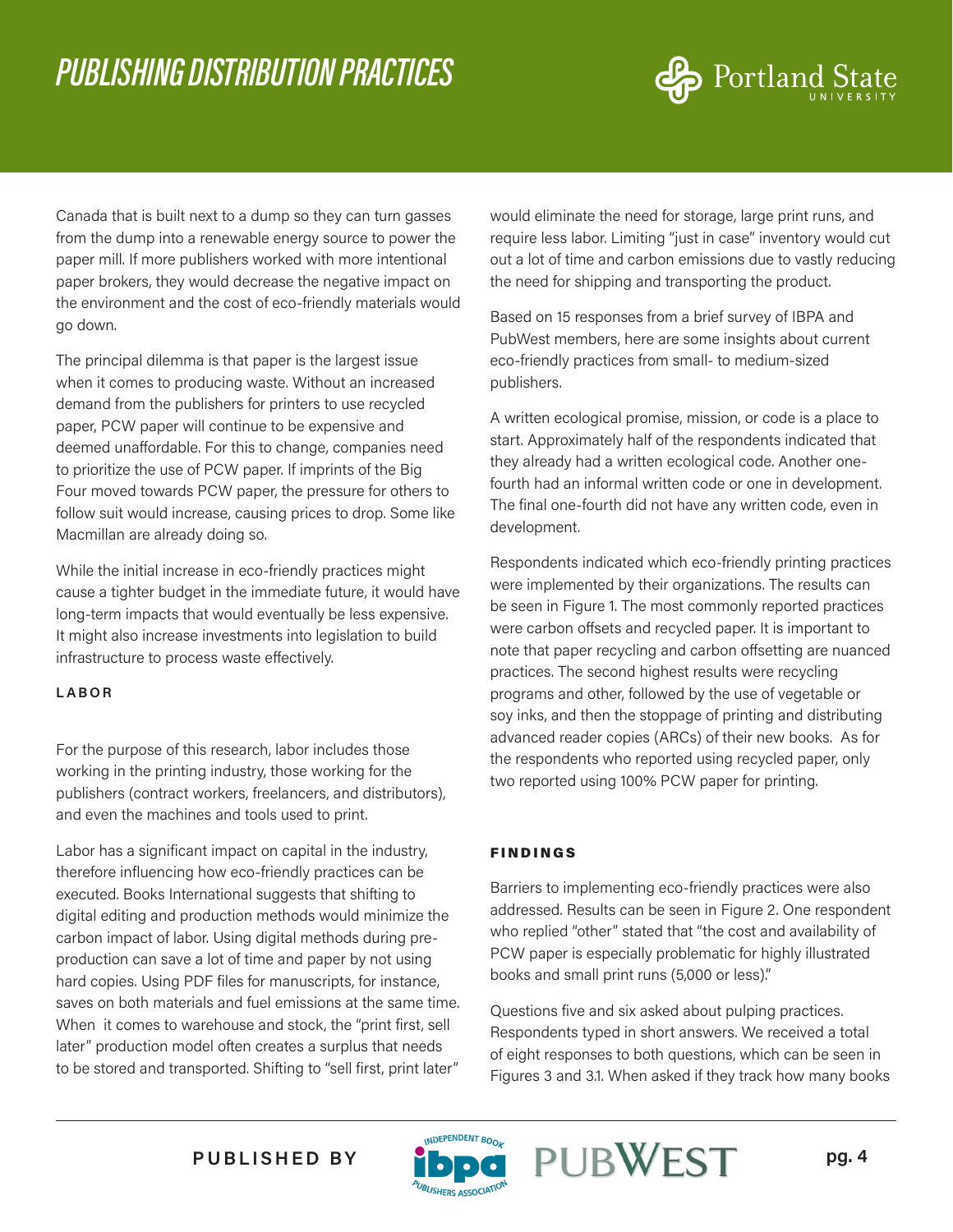

are pulped, 4 respondents reported that they do not, but the majority do. When asked about practices in place to avoid pulping, we received several responses including decreasing print runs and donating books. Two respondents stated that they practice remaindering, which is when publishers sell books at heavily reduced prices to bargain shops in order to clear out their inventories. The seventh question asked what factors limited their ability to make books out of 100% recyclable materials. Figure 4 displays the results. The most common answers were related to the cost and availability of the materials.

The final question asked people to answer on a scale of 0-5 what factors influenced their decision-making when it came to following eco-friendly practices in their organization (see Figure 4). It is interesting to note that the majority of the respondents said that eco-friendly practices only somewhat impact business decisions.

Our results show that there are some publishers that do not prioritize ecological awareness and sustainability in their decision-making process and outward image. Meeting publishers where they are is an important first step to a carbon-neutral industry.

#### RECOMMENDATIONS

There are many ways the industry can begin to work towards carbon neutrality. While this is not an exhaustive list of all the options out there, these recommendations are a good place for publishers to start working towards greener practices. There are also several examples of businesses already fostering environmental stewardship such as Rolland Sustana Group, Cascades, and Hemlock. Publishers that already operate greener business include Patagonia, Chelsea Green, Macmillan, and Berrett-Koehler.

#### **Start with paper: PCW, paper weights, and print-ondemand.**

Karla Olson, the publisher at Patagonia, believes that the most impactful area to start with is working with 100% PCW recycled paper. As mentioned previously, paper is one of the largest contributors to waste, as well as a large contributor to power consumption. Changing the type of paper used will greatly increase the industry's carbon neutrality, especially if the green practices of the paper mill are taken into consideration as well.

Aside from changing paper type, the amount of paper used can also be minimized. MacMillan's director of sustainability and business partnerships, Bill Barry, says that they achieve this by using thinner paper, which reduces the amount of fiber that goes into each book, therefore reducing the weight of materials being transported. They found that going from a typical 45-pound basis weight paper to a 40-pound basis paper gave them an 11% savings on paper weight alone. Thinner paper can also factor into lower costs for distribution because using less wood and having lighter weights lowers transportation costs. Houses such as Scholastic are also trying to use less paper, increase the use of recycled paper, and use more paper certified by the Forest Stewardship Council, which ensures that paper comes from companies that manage their lands responsibly, as well as pay attention to biodiversity and worker rights. In addition to paper type, trim-size should be considered when determining cost effectiveness and sustainable printing options.

Another way to minimize the use of paper is to utilize POD options rather than running large print runs. Printing smaller runs that align more closely with sales projections and then printing more as needed is, however, impacted by current supply chain issues, creating delays in getting products to buyers.

*For more information on POD, see section 5: Utilizing Printon-Demand.*

#### **Assess your own emissions.**

For those who are unsure of where to start, a climate change firm can be hired to assess what areas of the company are producing the highest carbon emissions. If hiring someone to do so is too expensive, there are also excellent resources out there to help publishers calculate their own emissions.

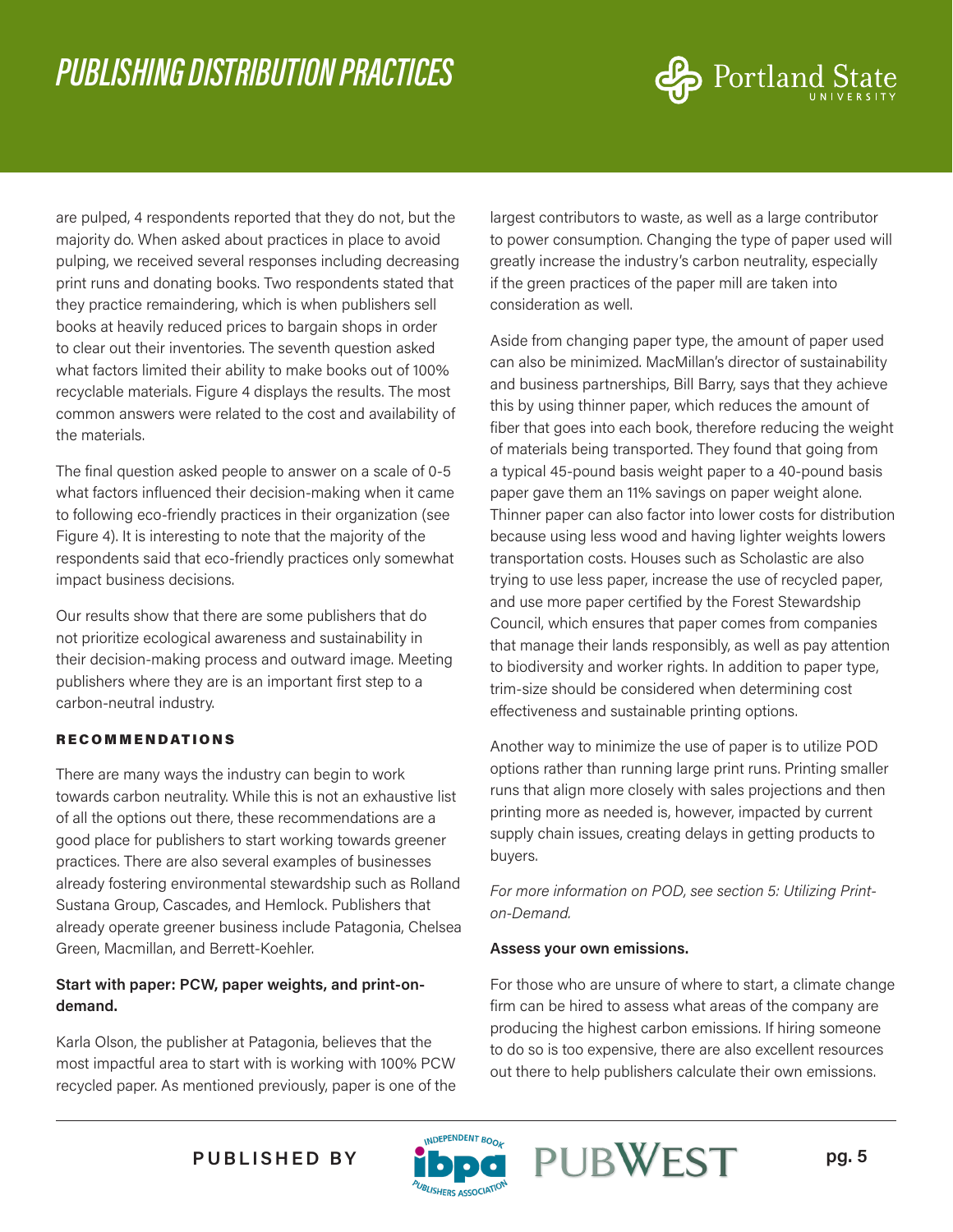

All of these recommendations are just the tip of the iceberg. For more in-depth information on eco-friendly printing practices, please consult our bibliography.

#### **CONCLUSION**

Achieving carbon neutrality in the book printing industry by 2050 is a lofty goal. Due to the lack of investment in ecofriendly infrastructure by publishers, the costs of switching to greener practices are currently high. Options are out there, however, for changing how the industry currently works. If companies invest in research and the development of more sustainable practices, the cost of going green can flip from too expensive to just right. At this point it is up to the publishers to commit to environmental stewardship and carbon neutrality and eat the early costs of this transition. Some organizations are making steps toward this goal, but many more need to join in to make the goal a reality.



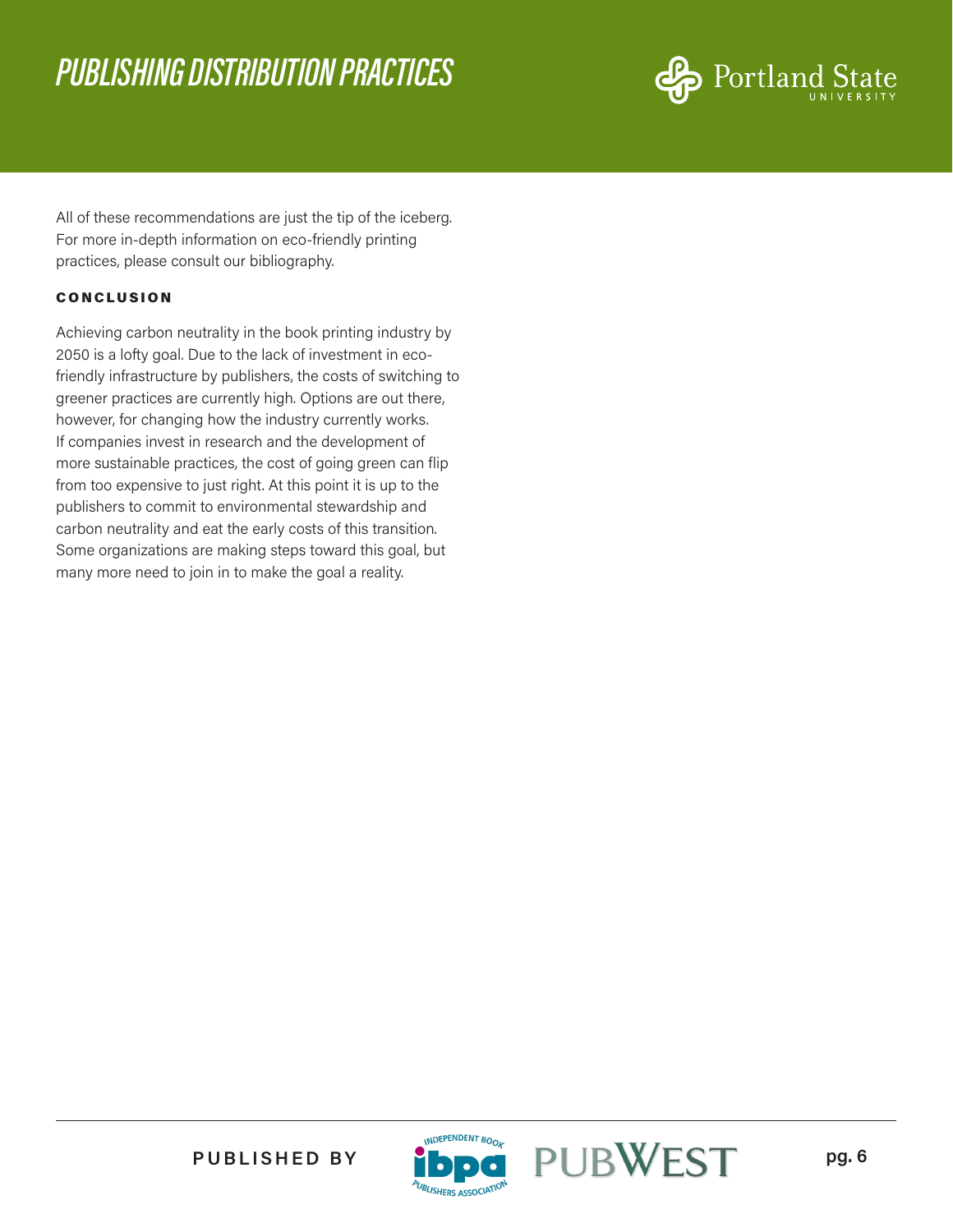

### *COST-EFFECTIVE BOOK DELIVERY* WRITTEN BY ALEXA SCHMIDT, RYLEE WARNER, GLORIMAR DEL RIO

#### BACKGROUND

Like many other industries, the effects of COVID-19 on the supply chain will have a huge impact on the future of shipping physical materials. While COVID-19 did not create all the issues the industry is currently facing, it did accelerate the breaking down of processes that had been happening for years. Here is a brief overview of these supply chain issues.

The supply chain challenges are multifaceted, but include shipping delays, staff shortages, and paper shortages. Each aspect of the issue compounds the others, creating cyclical problems for publishing professionals. The first among these issues are the shipping delays. Worldwide shutdowns due to the COVID-19 pandemic have caused huge delays in shipping. Book production is often outsourced to other countries, so the delays with international shipping have been especially difficult for publishers. Across the board, industries are experiencing limited staffing, meaning not only that books are taking longer to ship due to limited means of transportation, but that manufacturing is taking longer due to staffing shortages. These issues, combined with paper shortages causing delays before books can even make their way to the presses, have exacerbated the existing problem of cost-effective and efficient delivery of print books to new highs.

This report considers what is cost effective not only for publishers and booksellers, but also for consumers, by focusing on good examples of delivery systems that limit costs for firms without passing off shipping costs to buyers. In terms of efficiency, this report evaluates ways in which publishers and booksellers can prevent extensive

backordering and waitlists. Our scope is focused on what small and independent publishers and booksellers can do in order to compete with larger scale operations like Amazon that are able to offer free two-day shipping and similar costeffective and efficient benefits to their consumers because of their large presence in the industry.

#### **PUBLISHERS**

Direct-to-consumer: Many publishers are finding ways to pull in more online direct-to-consumer sales or creating their own bookselling outlets.

◉ Example: BookBook

In 2016, a joint venture of six Polish publishers, local business people, and a book distributor, Super Siódemka, launched bookstore chain, BookBook, to compete against other major retailers. As of 2022 the retailer offers online discounts for subscribers of their newsletter of 10zł on orders over 60zł (roughly \$13.46) and they offer delivery within 2-3 business days. Additionally, two major publishers Prószyński i S-ka and Bes launched their own online bookstore, Inverso.pl, in 2019 offering their books in print, ebook, and audiobook. The site also offers live chats with authors only available to their online customers as well as POD services and exclusive selection of large-print books.

While experts say that COVID-19 may be winding down, programs that were implemented during the pandemic can point to best practices in the future to promote independent booksellers.

◉ Example: Hachette



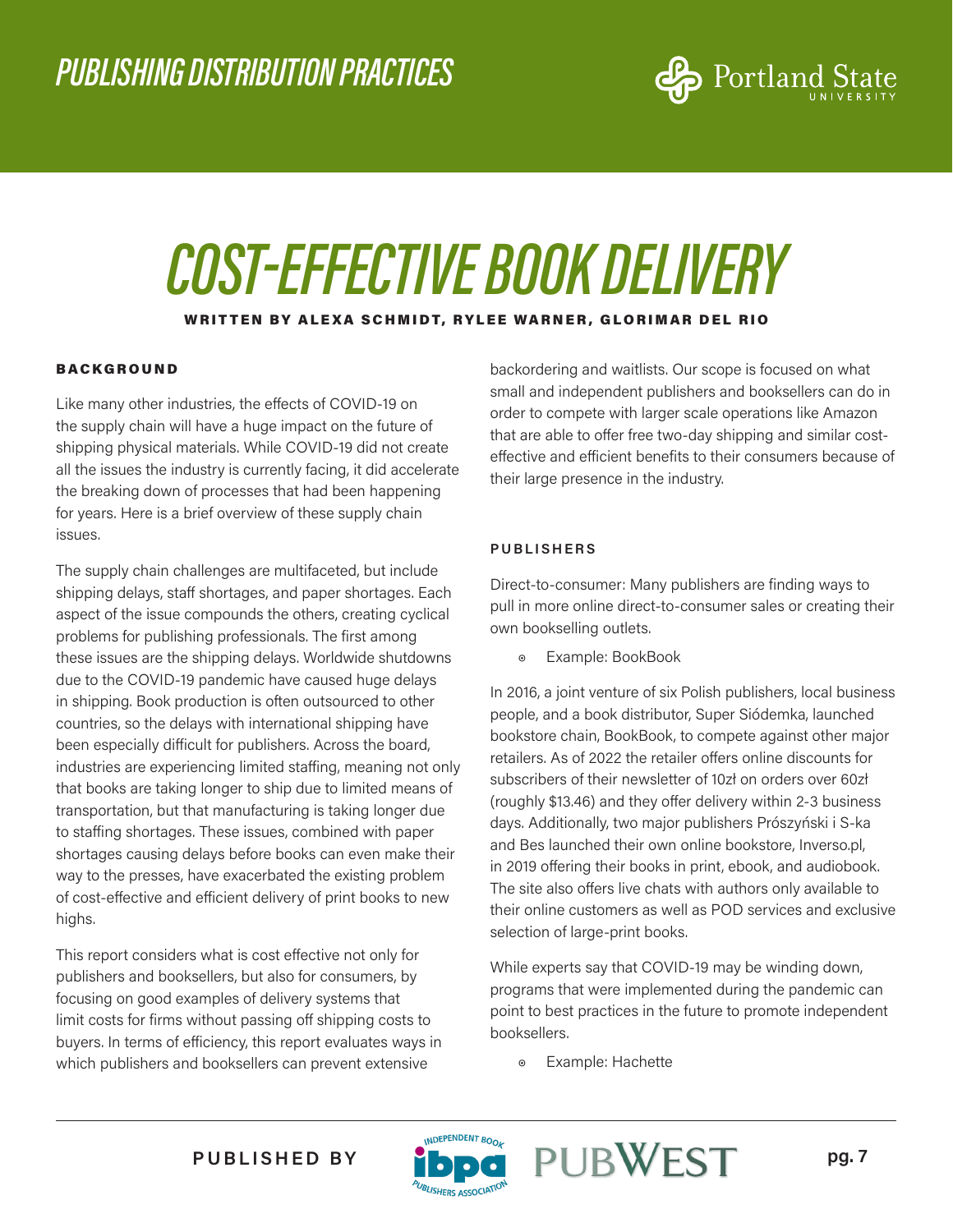

Hachette Book Group (HBG) offered a 5% discount off of MSRP for any title sold and delivered to customers in their local community, but only for books delivered by a store staff member or contracted local courier qualified. The program ran from March 16, 2020 through May 15, 2020, with no minimum quantity required for delivery nor any excluded titles from HBG and participating clients.

#### **BOOKSELLER ASSOCIATIONS**

Both domestically and internationally, booksellers associations are key players in creating solutions to issues regarding online retail shifts.

◉ Example: RELI

In Mexico, the Red de Librerías Independientes (RELI), established in 2019, launched website libreriasindependientes.com.mx in collaboration with retailer Librerías el Sotano that allows readers to buy books online and receive delivery from the store of their choice. The online retail platform connects 35 independent bookstores throughout the Mexican Republic with the goal to reach hundreds as they expand.

◉ Example: CIBA

The Canadian Independent Booksellers Association (CIBA) was officially established in January 2021 and has 115 bookstores, 50 associate publishers, and 15 affiliated institutions. Similarly, they collaborated with Bookmanager, producer of Canada's most popular point-of-sale bookstore software to launch the Shop Local add-on. Shop Local, a distributed version of Bookshop.org, allows consumers to search online for their books anywhere and find out which stores locally have stock available via a widget that they can then place orders for delivery or pickup. The intent of the program is to increase visibility of Canadian independent bookstores by providing a widget link anywhere a book is featured online; booksellers with physical locations can register for free on Bookmanager's website.

#### **BOOKSELLERS/RETAILERS**

As consumer buying habits further migrate from retail to online, organizations like the ones previously mentioned, aim to create efficient ways for consumers to get their books and at the same time support bookstores.

◉ Example: Bookshop.org

Bookshop.org, which is a public-benefit corporation started to operate as the pandemic was proliferating at the beginning of 2020 and by January 27, 2022 was hosting 1,323 participating bookstores.

Many bookstores and booksellers started taking advantage of the support that organizations like Bookshop.org offer. This ecommerce affordable platform supports independent booksellers, regardless if they have a brick-and-mortar store and online store, or an online store alone. Stores have a web page and customers can select the bookstore that they want to buy from. If customers prefer to buy from a local bookstore they can choose one from a map.

Booksellers, who sell books online using Bookshop.org earn 30% of the cover price on the sales they produce (by promoting the website in their social media platforms), without having to do the work of keeping inventory, picking, packing, shipping or handling complaints and returns. These orders are fulfilled through Ingram, which have greater access to cost-effective delivery because they process a considerable amount of mail packages. Bookshop offers fair shipping rates to consumers that range between \$3.75 to \$12.00 with estimated deliveries of five to ten days to three to six days respectively.

Of the regular sales, Bookshop.org adds 10% to an earnings pool that is evenly divided and given to independent bookstores boosting their economic power. That profitsharing pool has seen its \$6 million split by 1,391 bookstores as reported by Porter Anderson in the Publishing Perspectives article: Interview: Andy Hunter on Bookshop. org's Second Anniversary.

**Local delivery or pick up.** Another cost-effective marketing tactic is to offer local delivery or pick up, when possible.



LISHERS ASSOCIAT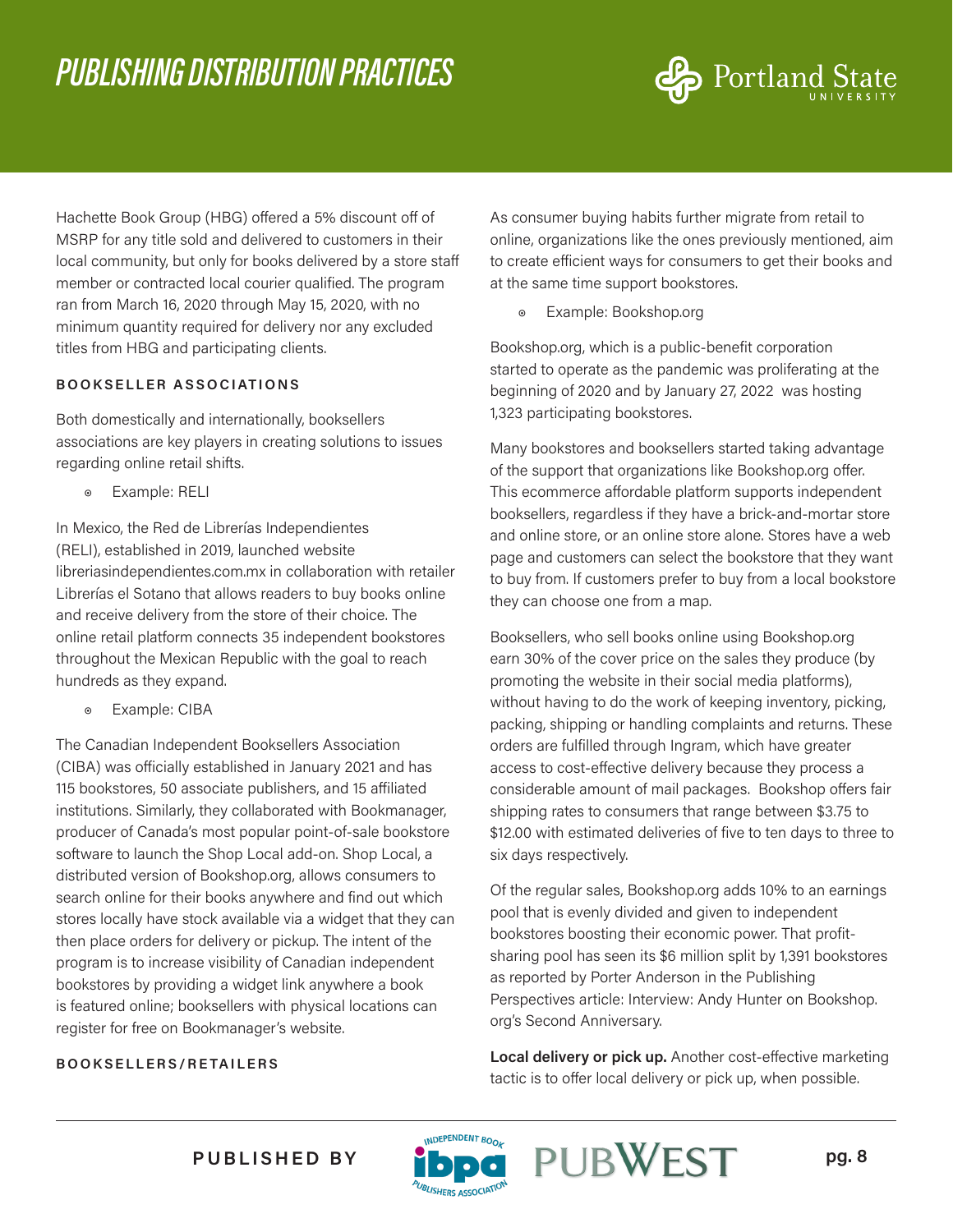

In Washington D.C. Kramerbooks & Afterwords Cafe is claimed to be using an "unexpected source for book delivery". Kramerbook uses Postmates, an app known for its traditional use of food delivery, to hand deliver books to readers in the D.C. area. Alex Green, in his D.C. Bookstore Uses Food Delivery App for Books article reported: "The bookstore's Postmates orders are fulfilled directly by the store for orders within a 4.5 mile radius, and are otherwise handled by Bookshop.org. In addition to the delivery service, the store is also doing promotions, including placing a free "mystery galley" in each order and offering a \$25 gift card with any orders over \$100. According to Frelinghuysen, "The satisfaction of being able to receive a book in under an hour while supporting your local, beloved, indie bookstore makes everyone a winner in this."

**POS system.** As sales transition from retail to online, consumers expect to find on websites the availability of the product they are looking to buy. Knowing the product availability makes it easier and faster for them when making buying decisions and avoids customers' disappointments. This data can be powered by a POS or point-of-sale system. IndieCommerce has been actively working to integrate popular bookstore POS systems into the IndieCommerce platform. Some examples of bookstore POS systems that can now exchange sales information with the IndieCommerce platform are iMRCHNT, IBIDie and WordStock.

#### FINDINGS AND RECOMMENDATIONS

#### **PUBLISHERS**

**Pre-orders.** In order to address the supply chain issues discussed in the introduction, publishers, especially smaller publishers, will want to increase advance demand on new titles in order to get high levels of engagement with delivery postponement offers. Delivery postponement in publishing translates to pre-orders for frontlist titles. Essentially, publishers will need to push pre-orders especially hard and make clear in the marketing that if one does not pre-order

a new title, they may have to wait longer for it to be back in stock. This pre-order process would allow publishers to have a POD run for pre-orders that they could then advertise as having sold out, further stimulating interest in the book. Having quantities pre-ordered by consumers will allow publishers to order appropriately-sized print runs that will decrease shipping costs and potential returns. By using this method, publishers will be able to make print book delivery more cost-effective from a manufacturing as well as a shipping standpoint.

#### *For more information on POD, see section 5: Utilizing Print-on-Demand.*

**Local and discounted delivery.** Publishers can make more active contributions toward promoting local delivery among independent booksellers, and programs like Hachette's with a discount for delivery is a start. Offering discounts to booksellers or consumers for local deliveries would incentivize more local retailers to offer delivery services if they do not already. Or publishers can go the route of creating their own online retailer and partner with a distributor and investors. This would be the least costeffective to start, but could result in delivery times that rival large retailers as seen through BookBook or in exclusive content to draw in your readers in the case of Inverso.pl. Inverso.pl is a more attainable model for publishers as they are exclusively an online retailer, and though the publishers saw a jump in ebook and audiobook sales on launch, they offer similar delivery times to Amazon and appear to have options for free delivery.

#### **BOOKSELLERS ASSOCIATIONS**

Bookseller associations like CIBA and RELI are great examples of implementing services for booksellers and for consumers in response to the COVID-19 pandemic and rising demand for online retail and delivery services. When an association uses their collective power, they can create their own online retailer to sell directly to the consumer in the case of RELI. Collaborating with a retailer gives them more power to deliver to readers as they can utilize their distribution

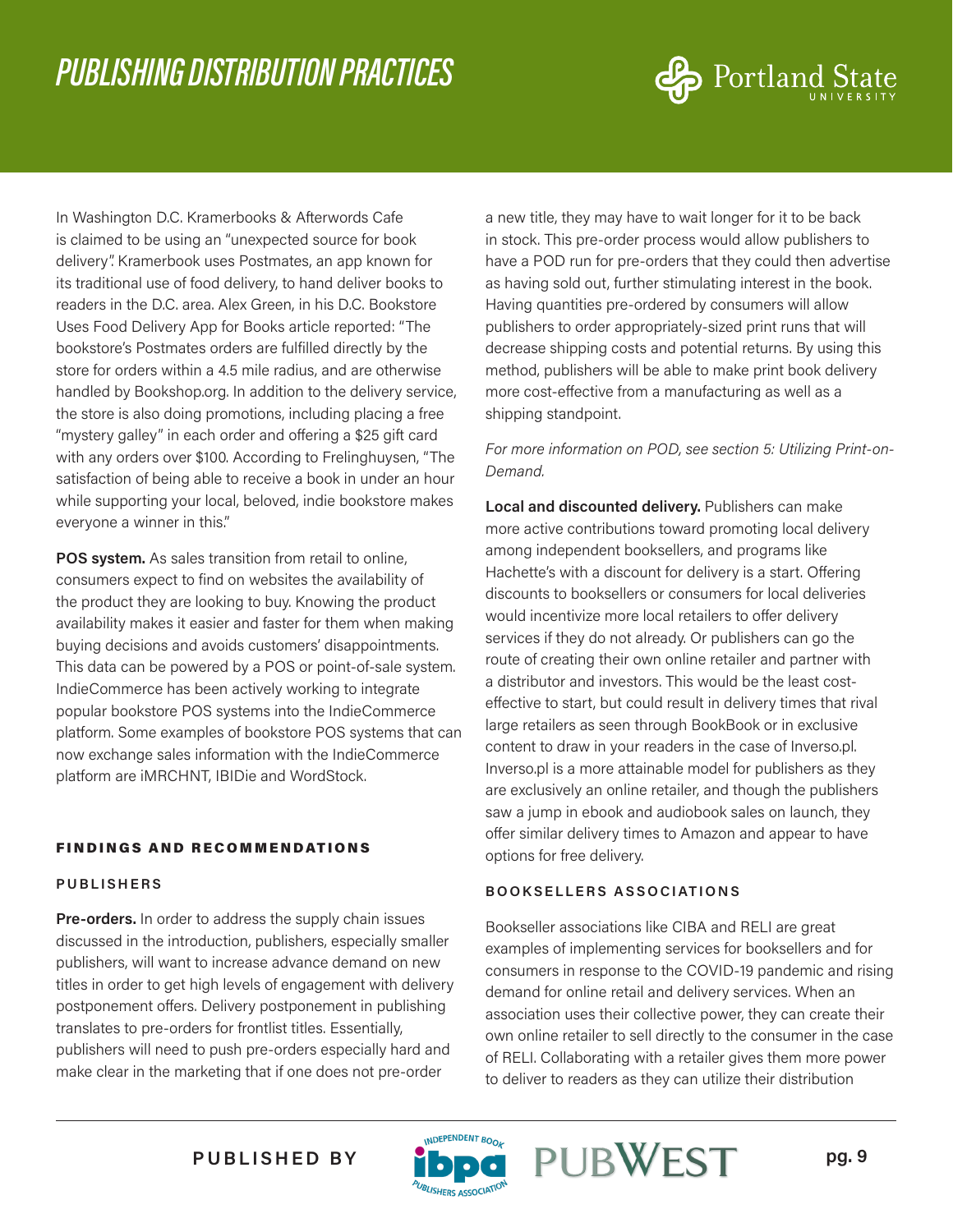

services to complete deliveries in a timely manner, while being able to contribute to the independent community and establish the best practices for small bookstores in Mexico that were impacted by the closing of physical stores. Many of these stores previously did not have an online shop nor the resources to set up one of their own for the delivery of print books. CIBA's implementation of an online widget through Bookmanager rather than a full storefront for independent bookstores allows them an online presence without the upfront costs associated with a website. A widget may be the most cost-effective way for independent bookstores to advertise their local inventory and then to provide customers with local delivery, but the service is only available in Canada at this time. They are working to expand their U.S. bookstore database to hopefully launch the feature stateside.

#### **BOOKSELLERS/RETAILERS**

**Join trade organizations.** Booksellers should continue to join organizations like CIBA, RELI and Bookshop that have proven victorious results and offer a cost-effective delivery of print books to readers. They could also join forces among them and follow the models of these ecommerce platforms. A few independent bookstores, if together, might become a stronger organization with bigger potential to offer better delivery options of printed books to readers.

**Incorporate POS system.** It is recommended that bookstores incorporate their POS system with their web stores. This will allow them to provide information about their available inventory to their customers, fulfilling their expectations and building relationships with their customers.

**Analyzing needs, package weight, and packaging.** Some extra tips to keep in mind when trying to maintain shipping costs low are: to analyze your store needs before making shipping decisions, reduce the weight of packages, choose the right-sized packaging, and use bubble mailers when possible. Also, the use of media mail of the United States Postal Services, if the weight of the package is less than a pound; is a cost-efficient method of shipping books and other educational materials.This makes Media Mail a great

option for ecommerce media items sellers. If the weight is higher, it is recommended to use flat-rate shipping instead. It is also convenient to use different carriers based on the specs of the packages, different carriers have better rates for heavier shipments.

#### **THE FUTURE FOR CONSUMERS**

**Where to buy.** The biggest change consumers are going to see moving forward with more cost-effective and efficient delivery methods will be where they are ordering their books from. The big sellers like Amazon and Barnes & Noble will continue to be huge players, but there are going to be many other options for buyers who want to prioritize supporting independent bookstores and publishers. Some publishers already offer direct-to-consumer via their own websites. Smaller publishers will need to group together to offer consolidated sites where buyers can go to order books away from larger corporations. This also means that buyers, especially those who buy many books a year, will be likely to be more mindful of where they are getting their books from.

**Creative delivery options.** There will also be more options for how buyers can receive their books. Books will become available on delivery services as we have seen with Postmates in the D.C. area. Instead of ordering and waiting several days for delivery, with services like Postmates buyers can receive their books within hours. This method in particular will benefit booksellers by helping them to sell books they already have on their shelves.

**Pre-orders.** Consumers will be deciding when to purchase sooner. Publishers will need to move toward the advanced demand system earlier discussed that will necessitate potential buyers committing to pre-orders. Consumers will find that with the option to pre-order, they will be able to get their books on a certain date without having to deal with delays and often at a discounted shipping rate or with some other incentive to buy. This will also mean that buyers will come to understand that if they do not participate in a preorder for a new title, they may experience a longer delay or be unable to purchase the title, at least for a time.

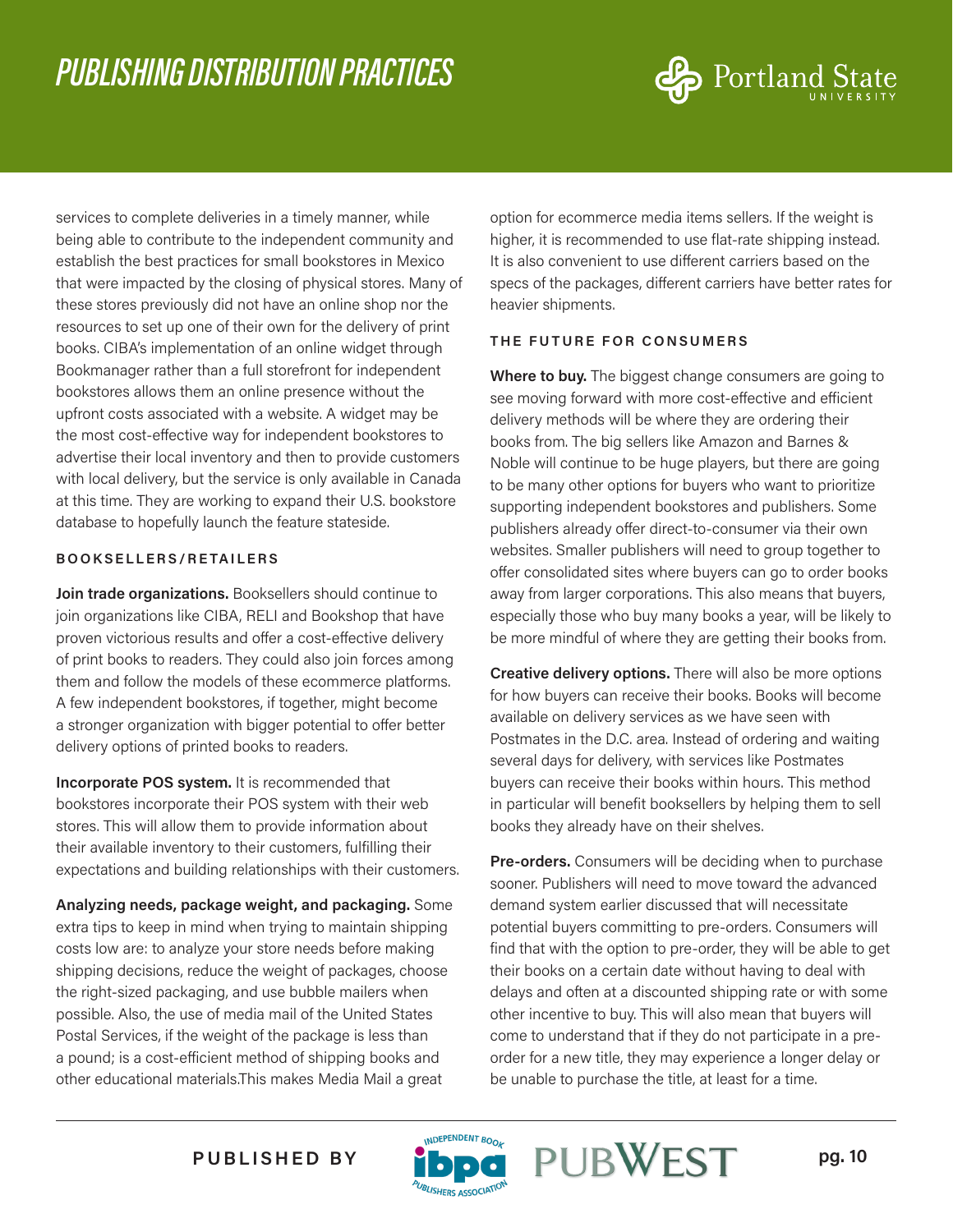

**Packaging.** Consumers will find that the packaging of their books may change. When possible, those selling books will be moving away from boxes and toward bags, bubble mailers, and other lightweight forms of packaging meant for shipping. This will mean less waste for the buyer to have to dispose of as well as lower shipping costs. There will still be situations where books will need to be sold in boxes, particularly with large orders and books that require more protective packaging.

**Price increase.** Lastly, there will be an increase in the price of books over time. This is a natural consequence of the paper and labor shortage as well as the shipping difficulties now prevalent worldwide, not just in the publishing industry. Pre-order sales will be a way to deal with the increase in price with consumers as publishers will be able to incentivize the pre-order for the book in some way, either by making it less expensive than it would have been at release, or by offering other incentives along with the book to justify the price while keeping the cost of said incentives low for the publisher.

#### CONCLUSION

The publishing industry is one that is always changing and adapting. The future of cost-effective and efficient delivery of print books is one that will change as our world does. At the time of the research, we had no way of knowing that war would break out in Ukraine. For further study, one avenue could be to see what the effect of sanctions against Russia and potentially China will do to the delivery of print books. Other potential avenues of study include how booksellers can best utilize e-commerce software to lower shipping costs, strategies for marketing pre-orders and how that affects demand upon release of a new title, and further studies on the effect of CIBA's Shop Local widget on those groups involved. Looking ahead, there are many possibilities for the future of cost-effective and efficient delivery of print books.



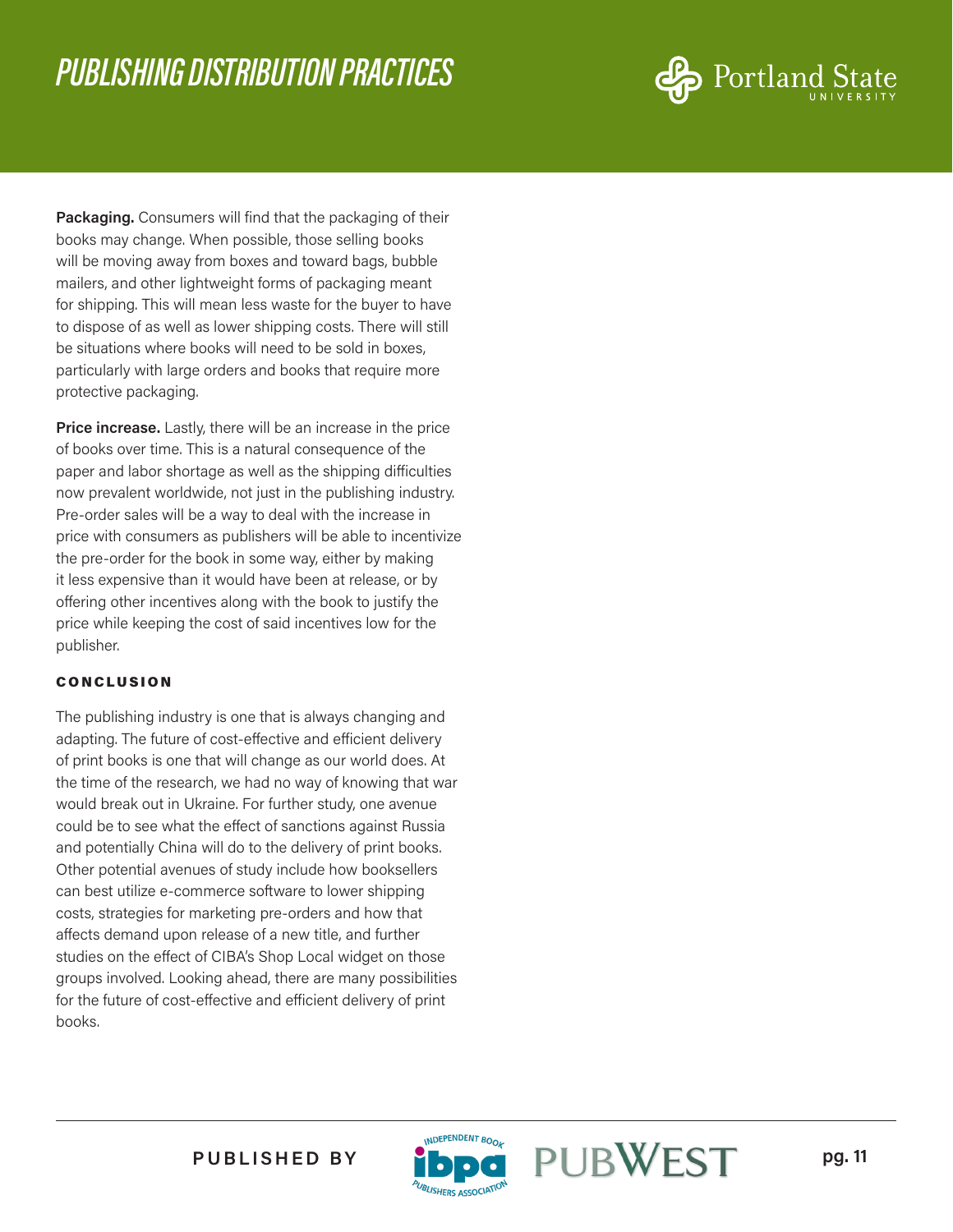

## *COVID-19 AND THE SUPPLY CHAIN*

#### WRITTEN BY SARAH BRADLEY, ALEXANDRA BURNS, IVORY FIELDS, AND ALEXANDER HALBROOK

#### BACKGROUND

The COVID-19 pandemic did not create the book industry's supply chain problems, but it did act as a catalyst to a perfect storm that exacerbated the already existing weak points. Additionally, not only did the pandemic aggravate issues in the production and distribution of books, but it also caused an increase in demand for books. In a New York Times article, Elizabeth Harris explains, "...one factor compounding these problems is good news for the industry: demand for printed books is strong. Publishers' tradebook revenue, which includes most fiction, nonfiction, and general-interest titles, was up nearly 10 percent last year compared with 2019, according to the Association of American Publishers, and was up 17 percent for the first six months of 2021, compared with the same period in 2020" (Harris 2021). Publishers were not able to keep up with the increased demand because of issues with the book supply chain, which includes paper shortages, printing backups, worker shortages, and shipping delays.

#### FINDINGS

Three areas that the industry is struggling with during the pandemic are, paper and printing, labor shortages, and shipping delays. This is mostly affecting new books publishing now or soon, as well as mid-level authors whose books aren't prioritized or intended to be a best-seller before pub-date. Not only that, as the pandemic fuels consumers' desire for books, more and more backlist titles are being bought up. "In 2020, backlist titles made up a stunning 67 percent of the 751 million print units sold, according to NPD BookScan. That was up 4 percent from 2019 and 13 percent

from 2010" (Shnuer 2021). This means that not only are companies having trouble printing new books, but second and third print-runs are also hard to get. These issues in the supply chain are causing books to go out of stock, book publication dates to be pushed back, and booksellers to not be able to get the books they've ordered.

#### **PAPER AND PRINTING**

#### Paper Shortages

One main problem befalling the paper world is a shortage of wood pulp. Wood pulp is made from the process of macerating wood, collecting the fibrous material, and reformatting it into what we know as paper. Over the years, there have been several environmental initiatives that have made acquiring trees and other substances used in making wood pulp difficult. These environmental initiatives have shut down 279 pulp and paper mills in Asia. Because of this shortage, the price of wood pulp has almost doubled since 2021. "According to a report from the printing company Sheridan, the price of wood pulp rose from \$700–\$750 per metric ton in 2020 to almost \$1,200 per metric ton in 2021" (Grady 2021). Not only that, due to other environmental initiatives to move away from toxic plastic products, more every-day use items are switching to paper therefore mills are using what paper they have for other products. Mills that survived the initial major hit of the pandemic have switched a lot of their output to packaging grade material. These holdups have led to some major backups with those who use the paper: printing companies.

Printing Backups

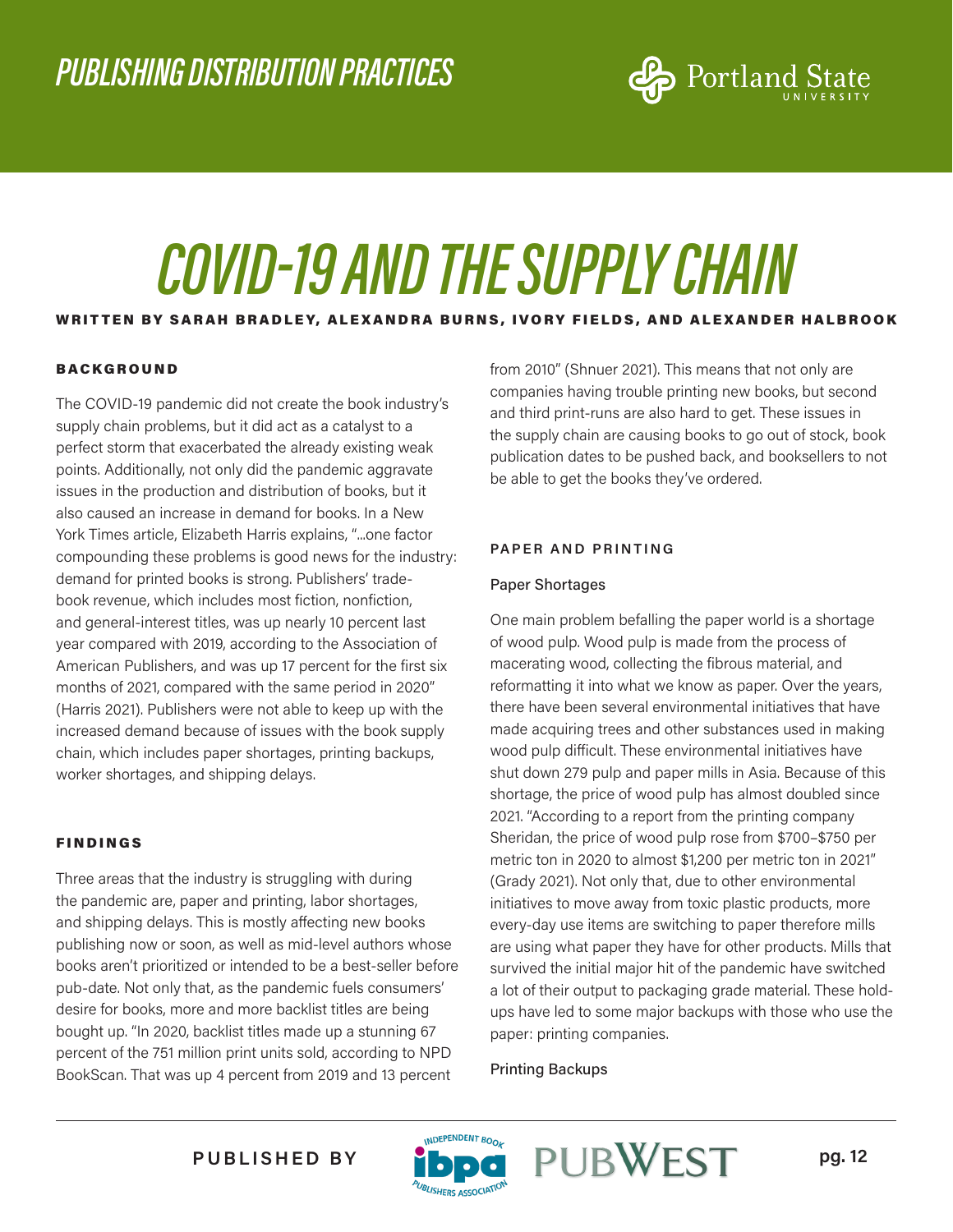

Where a book is printed is largely dependent on what kind of paper it will use. Books that require a lot of colorful, high-res pictures and high-grade paper are printed in Asia; the current printing mills in the U.S. just don't have those printing capabilities. North American printing has been hit hard lately, with most of the main front-runners going out of business or moving their businesses completely, and the last two major printers shutting down due to antitrust laws and bankruptcy (Grady 2021). Not only that, as mentioned above, the mills and printing companies left in North America and Asia are concentrating their efforts on other paper products, such as toilet paper and shipping-grade materials, i.e. cardboard boxes. "Mills that remain open have switched up to 40 percent of some machines' capacity from paper to packaging grades (such as the material for boxes), according to Quad, one of the few major American printing companies left" (Shnuer 2021). These mills and printers don't have space or time to print books, especially with the worker shortages. Moreover, with all of the shipping delays that we are seeing, getting books to and from Asia for printing is a lengthy process, with no real guarantees of timely delivery or feasible deadlines. We can't print books in North America, printing companies and mills are focusing on packaging grade paper, and we can't get the books that are being printed in Asia back to our shores. Between not having enough paper and not being able to use the paper we can get in a feasible or timely way, the publishing industry is taking a major hit in its ability to produce a major part of what makes a book.

#### **LABOR SHORTAGES**

#### Fewer Workers

While the demand for books increased during the pandemic, the availability of people to print, bind, and ship them understandably decreased due to various restrictions placed on not just workplaces, but all public spaces. This problem hit nearly every part of the industry's supply chain but hurt shipping and distribution the most. The main issue is that other, more essential industries rely on the same trucking

companies as publishers. So, when "the pandemic and its restrictions have limited the availability of dockworkers and truck drivers, causing delays in handling cargo from Southern California to Singapore", we began to see longer delays for the book industry as materials like face masks, toilet paper, and other essential items are taking precedent (Corkery 2021). These delays are being seen by publishers working both with US-only and overseas companies. Though publishers typically go through one main distributor, Ingram Content Group, this problem is impacting the distribution aspect of the supply chain in a similar way. In response to COVID-19, Ingram suggested that publishers "convert titles into industry-standard digital formats" and consider looking into ebook, audio, and digital library partners such as Amazon, Scribd, Nook, OverDrive and more (Ingram 2021). Their review states that "Ingram [still] supports physical distribution, but [they] also have a robust digital distribution program with CoreSource" that they are suggesting publishers use during this time (Ingram 2021). While these shipping and distribution issues hurt almost every industry, this put a strain on the already existing power dynamic between large and indie publishers, because, just as a printer "will always be in favor of the larger print run and the publisher who can exert the most financial pressure," shipping and distribution companies with limited employees and resources tend to put more focus on larger publishers leaving smaller publishers to turn to things like downsizing and enacting furloughs to cut costs (Pereira 2021).

#### Wage Competition

Another problem that the pandemic exacerbated in the publishing industry is the systematic issue with underpaid employment. From authors to editors to warehouse workers, the publishing industry has been historically known to have low pay and little to no transparency about salaries and wages. According to a research article published by Pew Research Center, since the lockdown of Spring 2020, most industries saw a 0.5-18.4% wage increase, while arts, entertainment, and recreation industries decreased by 6.9% (Pew Research Center 2021). During a time where people



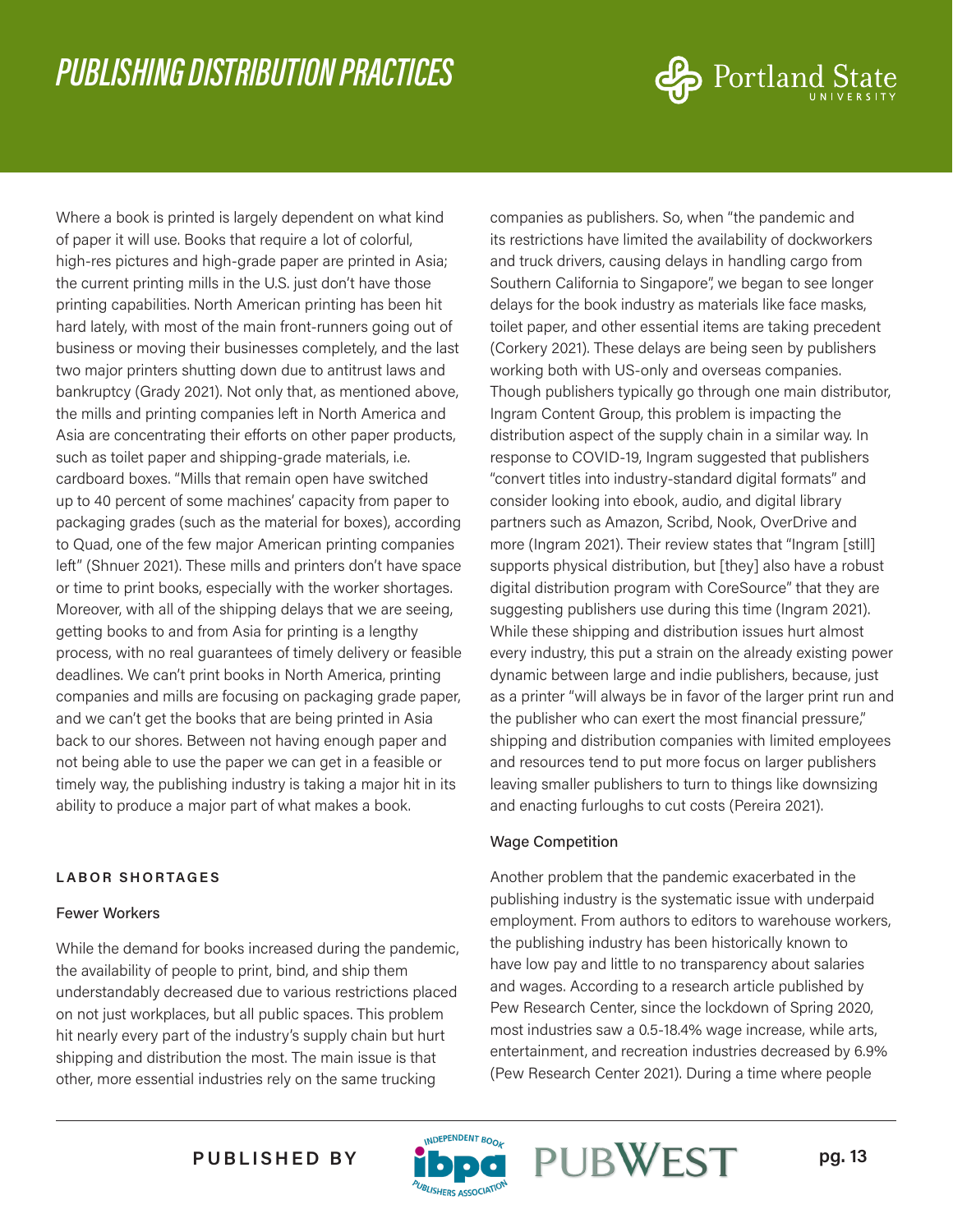

are quitting low-paid jobs in droves, the publishing industry's supply chain continues to suffer as companies struggle to keep up with raising wages. During a webinar co-sponsored by Publishers Weekly and Westminster Publishing Services, it was noted that "Ingram has experienced a 30% increase in labor costs alongside new competition", like Walmart, who can afford to pay employees \$19.50 an hour plus full benefits (Authors Guild 2021). If the industry wants to compete, they will need to be able to keep up with the rising cost of living and people's desire to make more.

#### **SHIPPING DELAYS**

#### Shortage of Boxes

Finally, the book supply chain cycle has been slowed down due to roadblocks and delays in the shipping process. As we mentioned earlier, books that require a lot of color are typically printed in Asia and they need to be transported via large ships because book shipments are typically too heavy to deliver by air. Books are transported through large containers and the cost of these boxes has drastically increased. Elizabeth Harris from The New York Times explains, "Publishing professionals say that a container, which can hold roughly 35,000 books, used to cost them about \$2,500 but can now be as much as \$25,000" (Harris 2021). Demand for containers dropped in 2020 and so, when the demand increased again, the boxes were left at different ports throughout the world and were not where they needed to be for shipments to happen again. This scarcity caused the price to increase dramatically, making it more difficult for publishers to afford shipping.

#### Shortage of Ships

In an article from The New York Times, Peter Goodman explains, "What happened to all the giant container ships? In simplest terms, they got stuck in the wrong places. In the first phase of the pandemic, as China shipped huge volumes of protective gear like masks and hospital gowns all over the world, containers were unloaded in places that generally do

not send much product back to China—regions like West Africa and South Asia" (Goodman 2021). At the beginning of the pandemic, China was sending large amounts of medical protective gear to different ports throughout the world. The large boxes and container ships used to transport these items would not be sent back, leaving them at different ports, so China did not have the large boxes and container ships needed to ship books. Other ports became overwhelmed by the number of ships arriving. Goodman explains, "At ports in North America and Europe, where containers were arriving, the heavy influx of ships overwhelmed the availability of docks. At ports like Los Angeles and Oakland, California, dozens of ships were forced to anchor out in the ocean for days before they could load and unload" (Goodman 2021). Some ports were so heavily congested that ships were not able to dock, so their delivery timelines were not met. This situation was exacerbated by the shutdown of the Suez Canal in March of 2021 after a ship became stuck and obstructed one of the busiest trade routes in the world. Additionally, many major ports in China have been shut down at different points throughout the pandemic due to COVID-19 cases. All of these factors have led to major delays in the shipment of books.

#### RECOMMENDATIONS

#### **RELY LESS ON COMPANIES OVERSEAS**

Many of the issues in the book industry's armor have one thing in common: outsourcing. A large part of the book publishing process has become dependent on paper making, printing, and shipping from companies in other countries, presumably to cut costs. The pandemic highlighted the possible existing issues that come with outsourcing most of the publishing process, such as shipping delays, lost cargo, and raising prices. Now that shipping prices are ten times higher in 2022, we hope to see a turn to U.S. based companies to lower overall printing and shipping costs. However, this switch may be hard since the few large book printers left in the U.S. faced hardships due

PUBLISHED BY **ibna** PUBWEST pg. 14

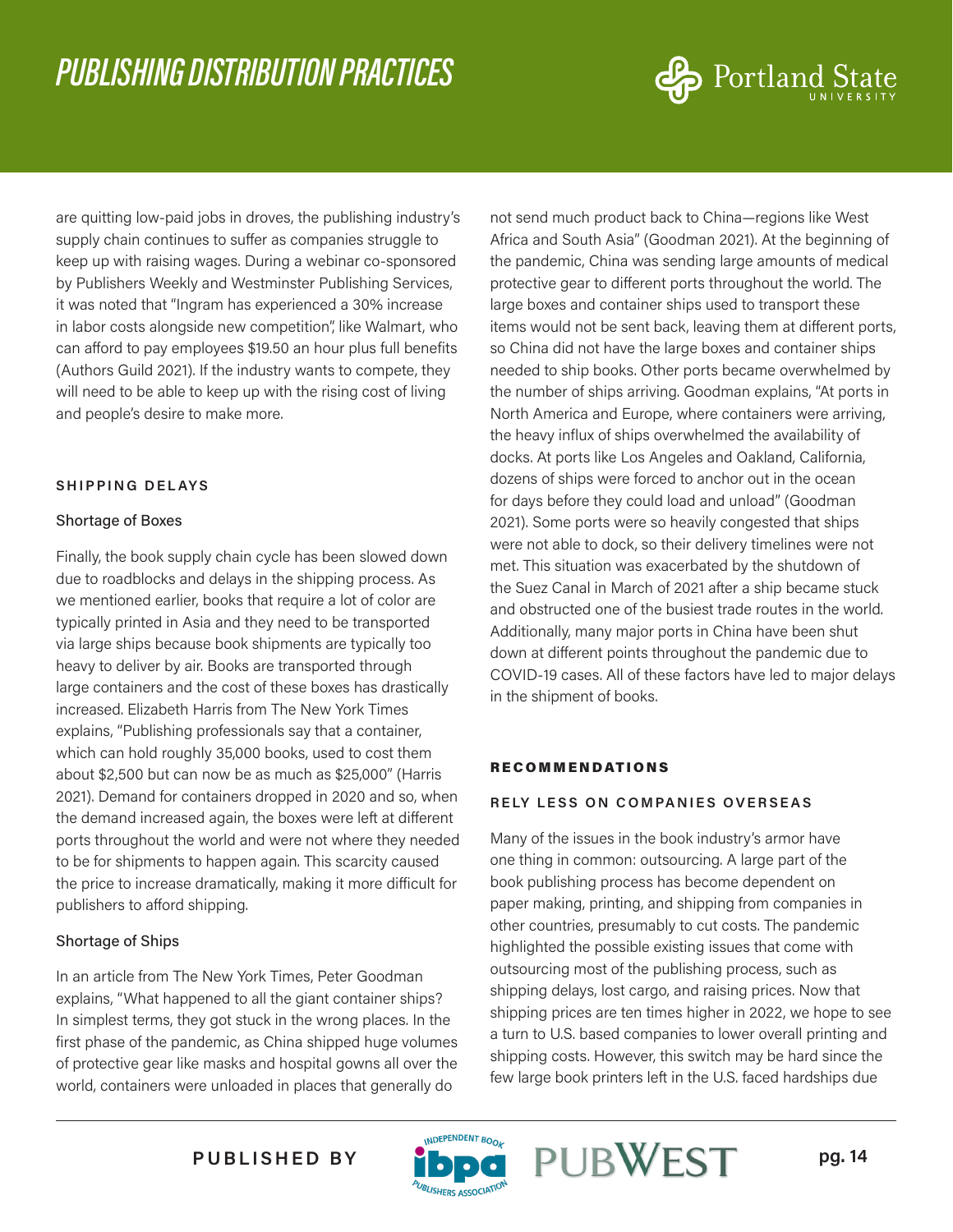

to the pandemic as well. After a failed merger just before the pandemic, Quad had to abruptly close its book publishing facilities in 2020 and went on to close three printing plants the following year. There is no quick solution to fixing the industry's outsourcing problem, but as publishers try to find ways to cut shipping costs and manage book project delays, a focus on U.S. based services could potentially strengthen the book industry's supply chain for the future.

#### **TIME OF TRANSPARENCY**

While the pandemic kept people inside for almost two full years, the internet was buzzing. Whether it be readers and authors or publishing companies, indie and large, the book industry in general was being more transparent about the things going right and wrong in the industry. From blog posts to twitter threads, people are becoming more comfortable expressing how they feel. Because of this, customer engagement is becoming very important during this uncertain time for the book industry's supply chain. Lee Francis of Albuquerque's retailer Red Planet Books and Comics said "When the delays start racking up, we let our customers know. We get that sometimes they need to spend their money elsewhere. We just want to maintain good relationships because we want them to come back" (Maher 2021). To some extent, all supply chains will be vulnerable to something as big as COVID-19, but more positive engagement with customers and employees can strengthen the flow and management of the process.

There are some steps that can be taken to help with these growing problems. One way to bypass the paper shortage issues is to forgo the paper altogether. This means ebooks. If publishers were to focus on promoting and pushing out ebooks, they could have their books in more hands and avoid the paper and printing crisis altogether.

With the increased issues associated with printing and distribution, one solution that may help alleviate these issues is finding North American printers that can meet the demands of the market. As we discussed earlier, most printing happens in Asia since Asian printers have been the best equipped to meet the industry's printing needs–until now. If we stop relying so heavily on printing overseas, we could have more control over the printing process and avoid the issues that come with printing from so far. With the continually rising issues with printing overseas, as well as the rising cost, it may be more beneficial now to print in North America. Additionally, the cost of transporting books back to the U.S. after printing overseas is steadily increasing due to several factors. Shipments of books are too heavy to be shipped by air, so it's necessary for them to be shipped on large ships in steel containers that are drastically more expensive now than in the past. The drop and subsequent rise in demand for printed books also meant that when the demand increased, these containers were not where they needed to be, causing an additional delay in shipping. Redirecting printing to U.S. based printers would reduce the cost of overseas shipping and the need for these expensive containers, greatly cutting the overall cost of distribution.

Other alternatives that may help ease the constraints happening in the U.S. are relying more heavily on POD, adding a third shift to printing schedules, and having the entire process become more automated. These adjustments could offer solutions to the gap between industry demand and printer capabilities while printing with U.S. based printers, as well as address issues with worker and paper shortages. Utilizing POD more often would allow publishers to print shorter runs to keep up with the growing demand of print books. Though in the past, the cost of POD has been higher than traditional print runs, with the less predictable consumer habits of a post-COVID industry, the cost of traditional print runs may now outweigh the costs related to print-on-demand (The Authors Guild 2021). All these actions help the book industry supply chain to operate more efficiently. If we work together, we can alleviate some of the stress that is on the supply chain and hopefully get more books to where they're supposed to be.

F*or more information on POD, see section 5: Utilizing Printon-Demand.*



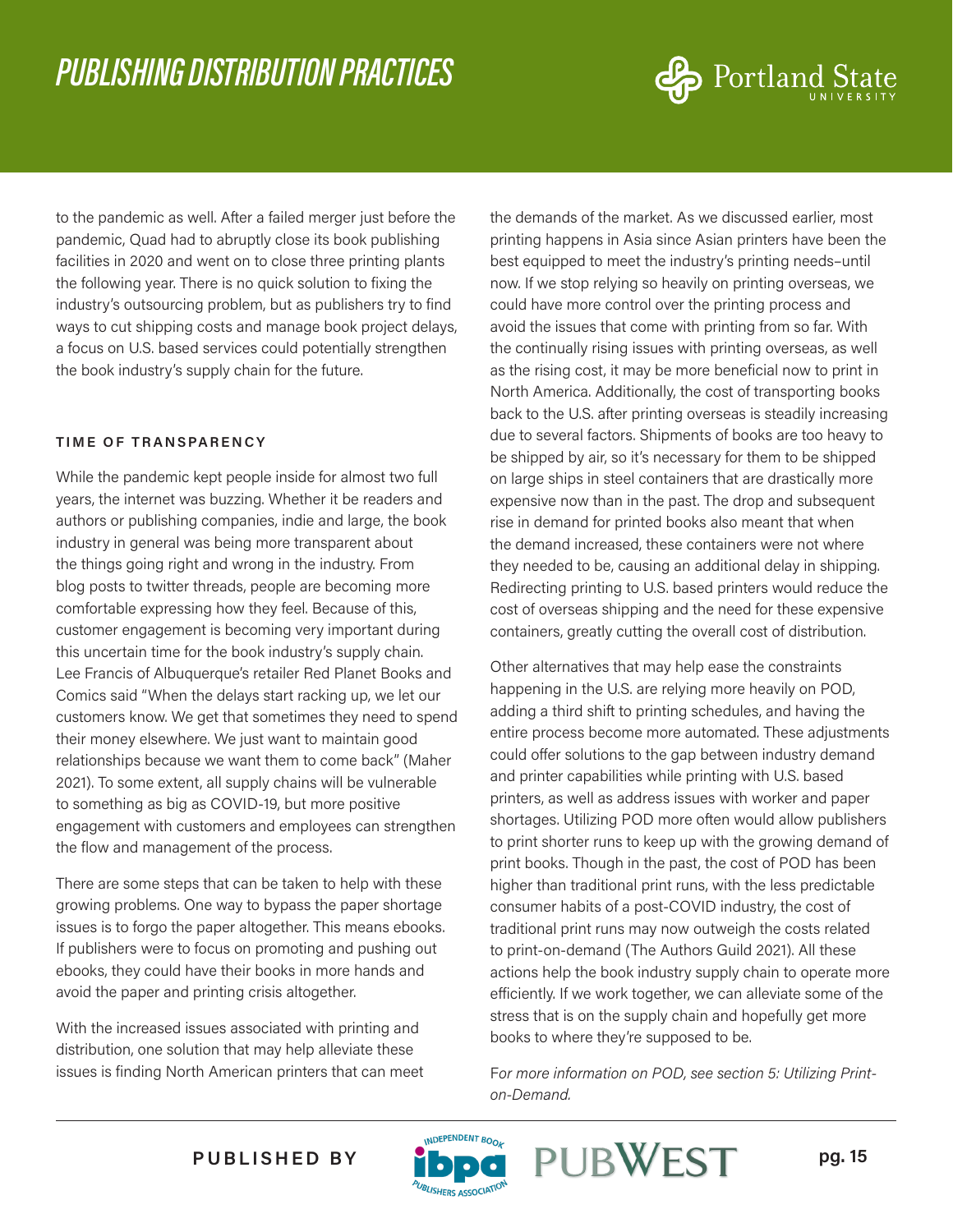

#### **CONCLUSION**

Despite the issues we have seen in the industry arising during the pandemic and as we recover, many of these are not the effect of COVID-19 but are rather existing problems that have been highlighted. While there may be issues in the book industry's supply chain, there are also solutions that have been brought to light. We are now seeing an opportunity to make widespread changes to how our industry operates and how we create and distribute books. With these changes, we will see positive effects across the industry as we find ever evolving solutions and create a better, more efficient process overall.



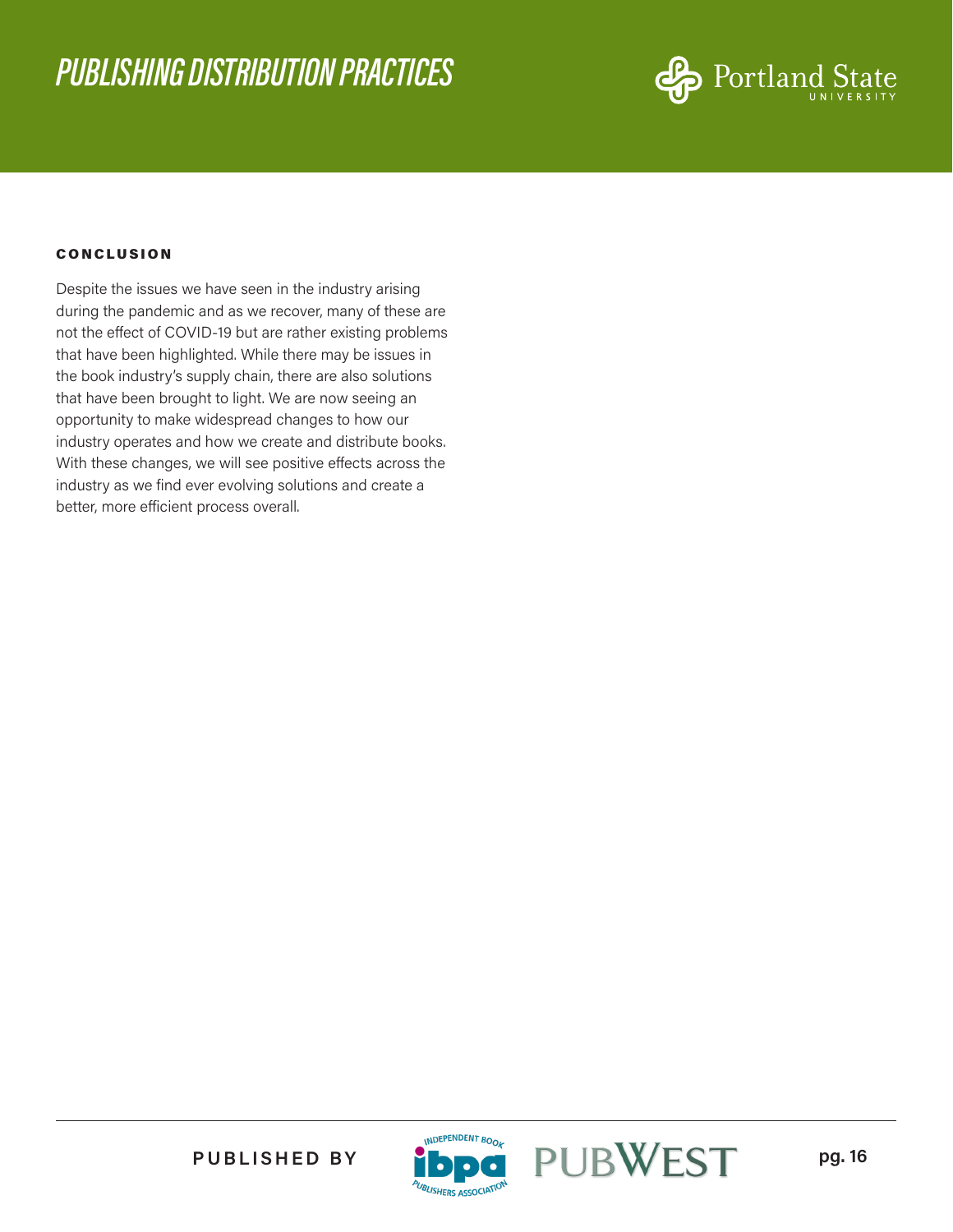

# *UTILIZING PRINT-ON-DEMAND*

#### WRITTEN BY JILL BOWEN, KATHERINE FLITSCH, AND AMANDA HINES

#### BACKGROUND

Print-on-demand (POD) is a printing model in which a sale happens first, and then the book is printed. This approach is sometimes called "sell first, print later", in comparison to the traditional "print first, sell later" model. POD can save warehouse space and costs, but it is also more expensive per unit in comparison to offset print runs and has more limited production and quality options. Some publishers and authors operate completely via POD (such as through platforms like IngramSpark or Lightning Source), others use POD to keep backlist titles in print after an offset print run has sold through, and some do not use POD at all.

Recognizing this diversity of POD use for small- to mediumsized publishers, this report uses four presses as case studies to illustrate the reasons for and barriers to POD implementation.

#### FINDINGS

We distributed a questionnaire to gain responses from 4 case study Pacific Northwest publishers on their printing practices. While the presses will remain anonymous, we will call them Press 1, Press 2, Press 3, and Press 4.

Press 1 publishes 70 titles per year across nonfiction and fiction, with typical print runs between 5,000 and 10,000. Over the past year, the median price for their paperback books has been \$14.95 and \$17.95 for hardbacks.

Press 2 publishes 4 titles a year across nonfiction, literary fiction, YA, and some genre fiction, with typical print runs between 1,800 and 2,500. Over the past year, the median

price for their paperback books has been \$16. They do not publish in hardback format.

Press 3 publishes 2-3 titles per year in fiction and memoir, with typical print runs between 2,500 and 3,000. Over the past year, the median price for their paperback books has been \$17. They do not publish in hardback format.

Press 4 publishes over 40 books per year, with typical print runs between 3,000 and 5,000. Over the past year, the median price for their hardback books has been \$19.95. They do not publish in paperback format.

#### Barriers to POD for publishers:

- ◉ POD printing is more expensive per unit,
- ◉ POD printing provides inferior quality,
- ◉ POD printing offers less flexibility for design and printing options,
- ◉ POD makes returns a hassle,
- ◉ POD reduces the risk of unsold inventory, and
- ◉ POD eliminates storage costs.

#### Barriers to offset printing for publishers:

- ◉ Offset printing is a bigger financial risk,
- ◉ Offset printing is less expensive per unit, and
- ◉ Offset printing provides more flexibility for design and printing options.

We presented each of these nine total statements to



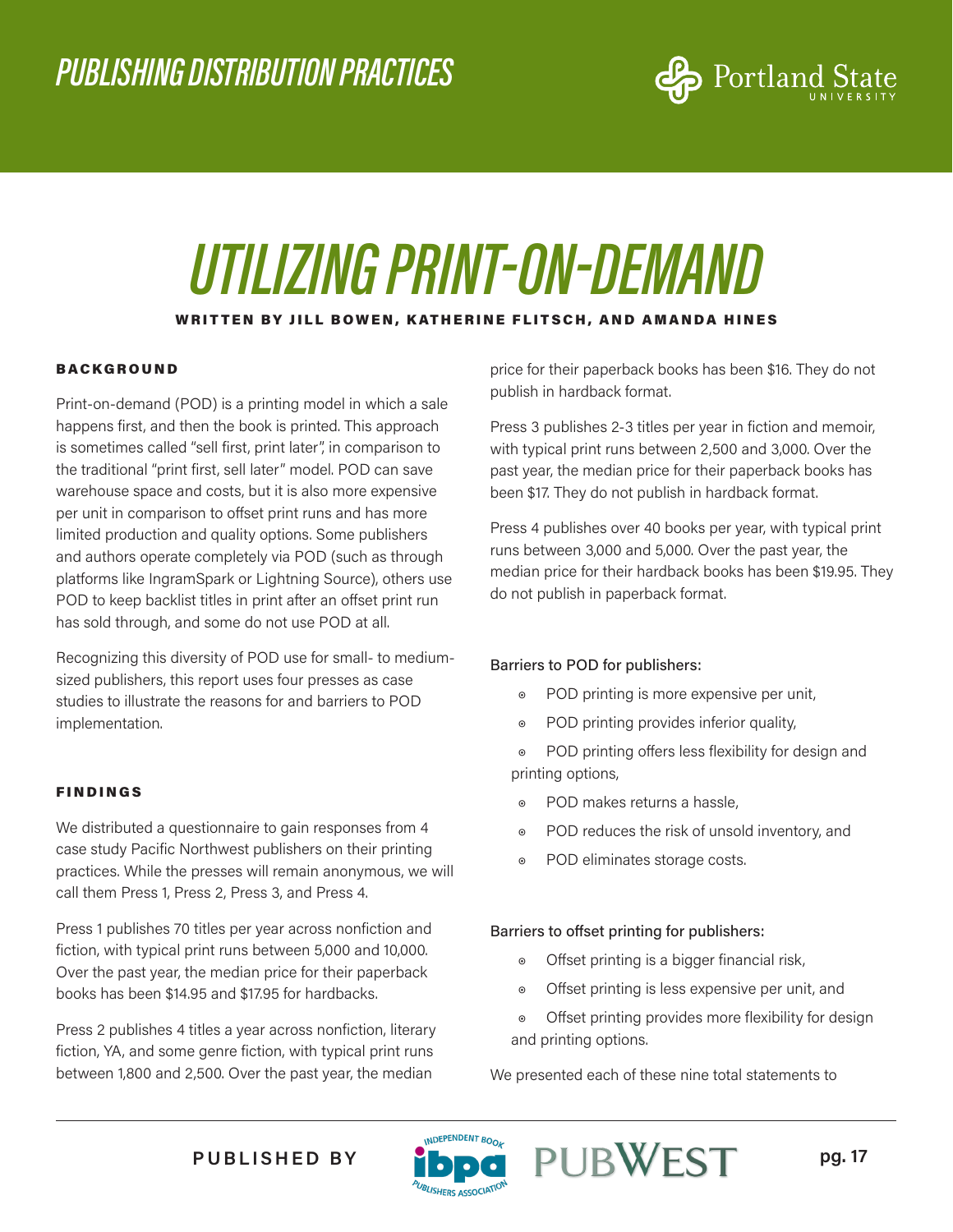

publishers and asked them to state how much they agree or disagree.

#### **WHY PUBLISHERS USE POD**

#### Convenience and Speed

"It's convenient and faster. We can pay for it out of our Ingram account rather than having to pay via invoice and check."

#### Advanced Reader Copies

"I use POD for advance reader copies; it's efficient, I can do another run if I need to, and because we're distributed by PGW, using LSI means the bill just gets factored into my account. It's easy."

#### Proof Copies

"We use it to proof books and create marketing assets."

#### Scheduling Back-up and Filling Gaps

"As backup for offset printing of frontlist titles. Offset printing schedules have been challenging for us, so it helps to have POD just in case."

"After an offset print run has sold out for a backlist title, I will do a small digital short run printing or set it up as print-toorder (PTO) until the contract has ended."

"I have set it up as a stopgap for titles that are low in stock, while we await the next offset run, but I haven't had to push the button on that and actually do it."

#### **WHY PUBLISHERS AVOID POD**

#### #1: Cost

"It can be a lot more expensive, especially at a higher page count."

"Too expensive at scale."

#### Limited Options

"We can't do as many cool things."

#### **Quality**

"I prefer not using it for final copies because of quality and cost."

Availability of Vendors

#### **WHY PUBLISHERS USE OFFSET PRINTING**

#### Cost

"It's cheaper at higher quantities, although we print in such small print runs, the difference in unit cost between offset and digital short run is not as large as it used to be."

#### Production options

"We can get fancier effects like spot varnishes."

#### **Scale**

"We use it for large production runs."

"I use offset for all our actual print runs."

#### **PRINTING PRIORITIES**

The four publishers were asked to select their top three priorities when making choices about printing their books with POD or offset printing. The pie chart below presents those results.

As the pie chart demonstrates, the top priority amongst our respondents was finding the least expensive option per unit. The second priority amongst respondents was finding the option that provides the best quality results. There was a tie for third place between finding the least expensive print run



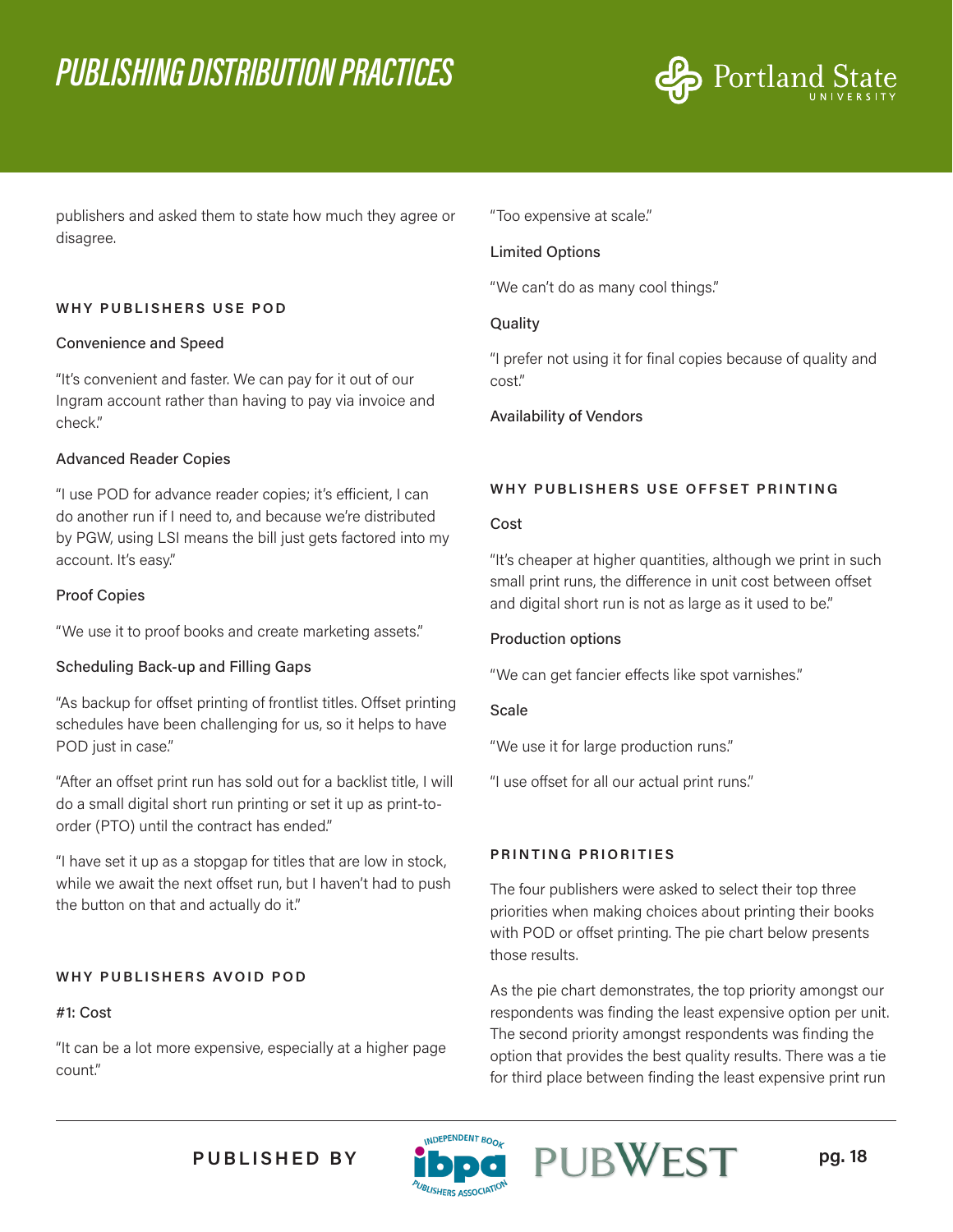

and finding options that afford the best flexibility for design and printing options.

#### Cost

One of the main concerns with POD is cost. Due to smaller print runs, there is less of a savings from bulk ordering, causing the production cost per book to be higher. Higher production costs mean that there will be smaller profit margins per book. However, it is also argued that, due to lower upfront costs, there is less financial risk involved with POD. Alison Schiff and Alex Daniel sum it up neatly: "self-published writers use print-on-demand as a flexible distribution strategy that allows them to make their work available in markets around the world – without making a significant upfront investment or dealing with the logistics of shipping, distribution, and storage." While POD means profit margins per unit are smaller, there is less financial risk involved with POD, which might make it a safer financial decision.

#### **Options**

The options available for printing have also been a notable concern. Options for things like trim size, paper, and the use of color can be limited in POD. Also, the layout can be restricted in POD printing; for example, there are little to no options for printing interiors in landscape orientation with POD. Also, with POD, if you choose to print any interior pages in color, you are charged as if you printed the whole book in color even if only select pages are colored; this may also be an appeal of offset printing.

#### **Quality**

Some people are also concerned about the quality of books produced via POD. This is partially due to the quick turnaround of POD books that can introduce errors that aren't always caught.

The adoption of POD by vanity presses creates another problem because it drives down the overall perception of POD as a whole by delegitimizing its credibility, when in

fact POD is a viable option for reducing costs related to distribution and warehousing.

#### Returns

Another issue is that there isn't a good way to handle returns of POD books. This is due to the fact that you eliminate the need for warehousing when you print on demand, because books are only produced when there is demand for them; however, now there is no longer allotted warehouse space in the case of returns. This means that either you need to eliminate the options of returns entirely—something that would prevent books from being shelved and sold by bookstores—or you would need to find a system for warehousing (or destroying) returned books.

#### CONCLUSION

In conclusion, the main concerns preventing POD becoming the primary means of printing non-illustrated, black and white trade books are cost per-unit, flexibility of printing options, and complications related to the logistics of returns. Publishers consider multiple variables that go into the decision of whether to select offset printing or printing-ondemand.

While POD may carry less of a cost upfront when factoring in warehousing and distribution costs, it is overall more cost effective for many publishers to use offset printing, because the per-unit cost is lower and there is a greater quality for the work produced.

There is no single answer as to why POD isn't the preferred method, but there are multiple compelling factors that add up to the conclusion that POD is not yet at a point that it is the most financially viable option on the market. POD may become a more mainstream printing option for independent publishers when the logistical problem of returns is solved and when larger, aspirational publishers adopt the practice of POD themselves, blazing the trail for smaller presses to follow.

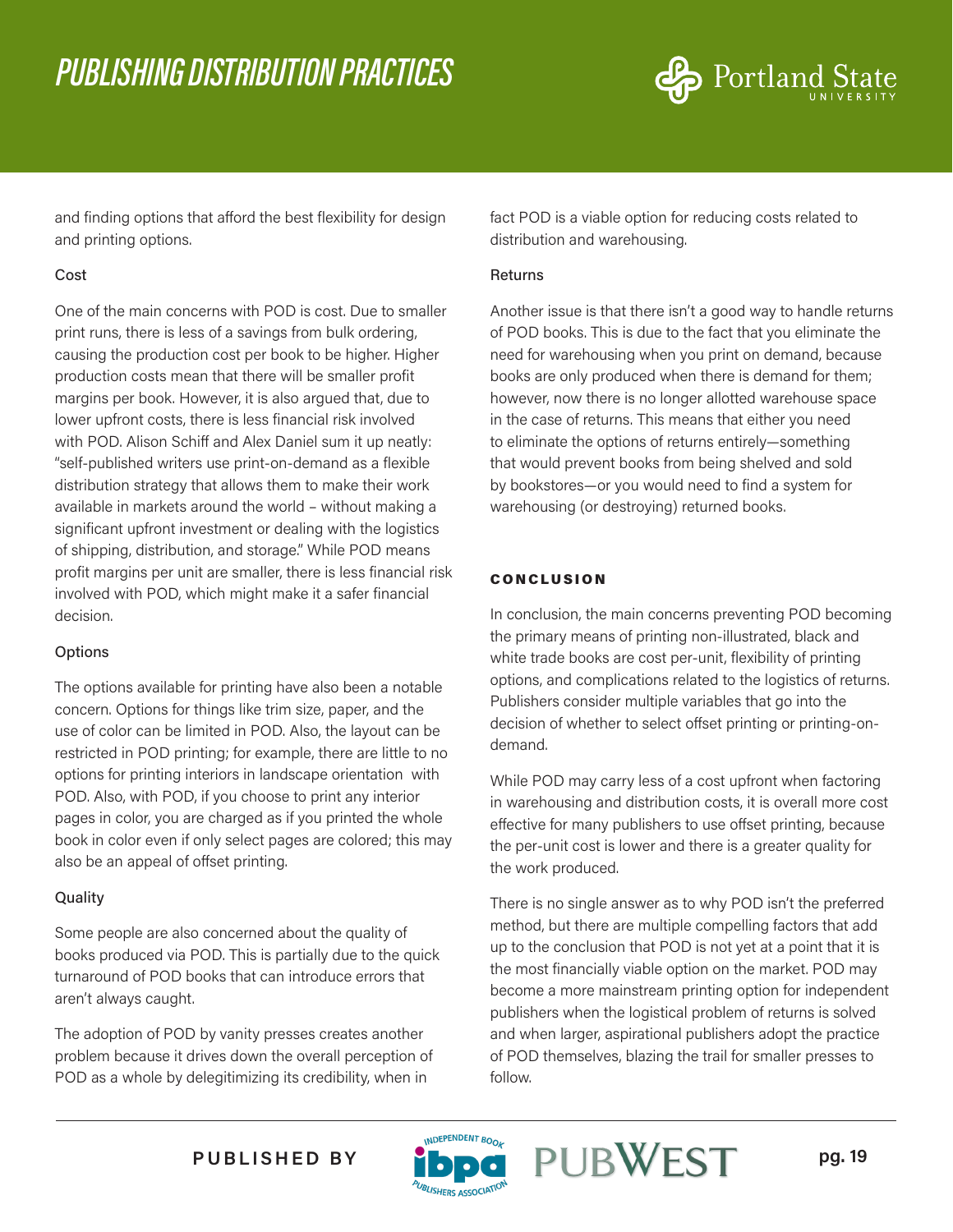

## *MINIMIZING RETURNS*

#### WRITTEN BY MEGAN VADER BONGOLAN, ALEXANDRA MAGEL, AND FRANCES FRAGELA

#### BACKGROUND

When it comes to the book publishing industry, there are many methods to selling books, such as direct-to-consumer, direct-to-retailer, direct-to wholesaler, and sales by trade distributor. An important part of the industry is finding the correct balance between direct sales and sales to stores. So, what about book returns? To outsiders, one of the most puzzling business practices in the book industry are return policies. Publishers grant full refunds to bookstores of all unsold books within a year, a practice in place since the 1930s. The process of accepting returns challenges the industry and might signal that books are priced too high, which is why they may not be getting sold in bookstores. Book prices could be cut in half if the industry had a more efficient distribution system. Publishers continue to struggle with the amount of returns independently instead of working together as an industry to solve the problem. In other words, if publishers came together, the rate of returns would significantly decrease.

Among publishers, the way a book is marketed can impact sales and returns. To market books, publishers generate strategies to promote authors and ensure that books are not returned but sold. The better the marketing, the lower the returns. Books are supplied to booksellers, wholesalers, and retailers on sale or return basis. The practice that allows books to be returned for full credit has a long history in Europe, but not as much in the United States. In 1930, Putman Norton and Knopf introduced schemes to allow booksellers to return stock for credit. Publishers should take steps to prevent returns and this starts with a good marketing plan. If publishers work with authors to come up with new ideas on book promotion, it will prevent returns.

Knowing what appeals to readers is a step in the right direction.

According to John Thompson, the average publisher's returns are at thirty percent, five percent higher than a decade ago. Additionally, publishers with extensive backlists have lower return rates. For every 100 books that are shipped, thirty to sixty are returned. This is a loss of profit for publishers, so action is needed now to prevent even higher return rates in the future. On average, new books have about six weeks to sell and prove themselves. This means that the first six weeks of a book's life is extremely important and marketing should be at its highest to get readers to purchase and prevent returns. Preorders are also important in book sales because it prevents an extremely high print run that is not likely to sell (Thompson 2012, 284). Publishers and authors should work to promote preorder sales to show how the book is selling from the start. There is no easy solution to a decrease in sales, but if publishers worked with authors in marketing, it would be a great first step in decreasing returns to fifteen percent.

In order to work toward a solution to the high return rates in the industry, it's important to understand not only its history, but also the nuance and many facets of the system. As mentioned before, the returns system has been in place since the Great Depression. Since many of the leaders of the paperback revolution had experience with newspapers and magazines, the practices of those industries (stocking new items regularly, unsold newspapers/magazine issues returned for full credit) were adopted.

The system was originally developed for what was deemed short-life, disposable goods; newspapers and magazines

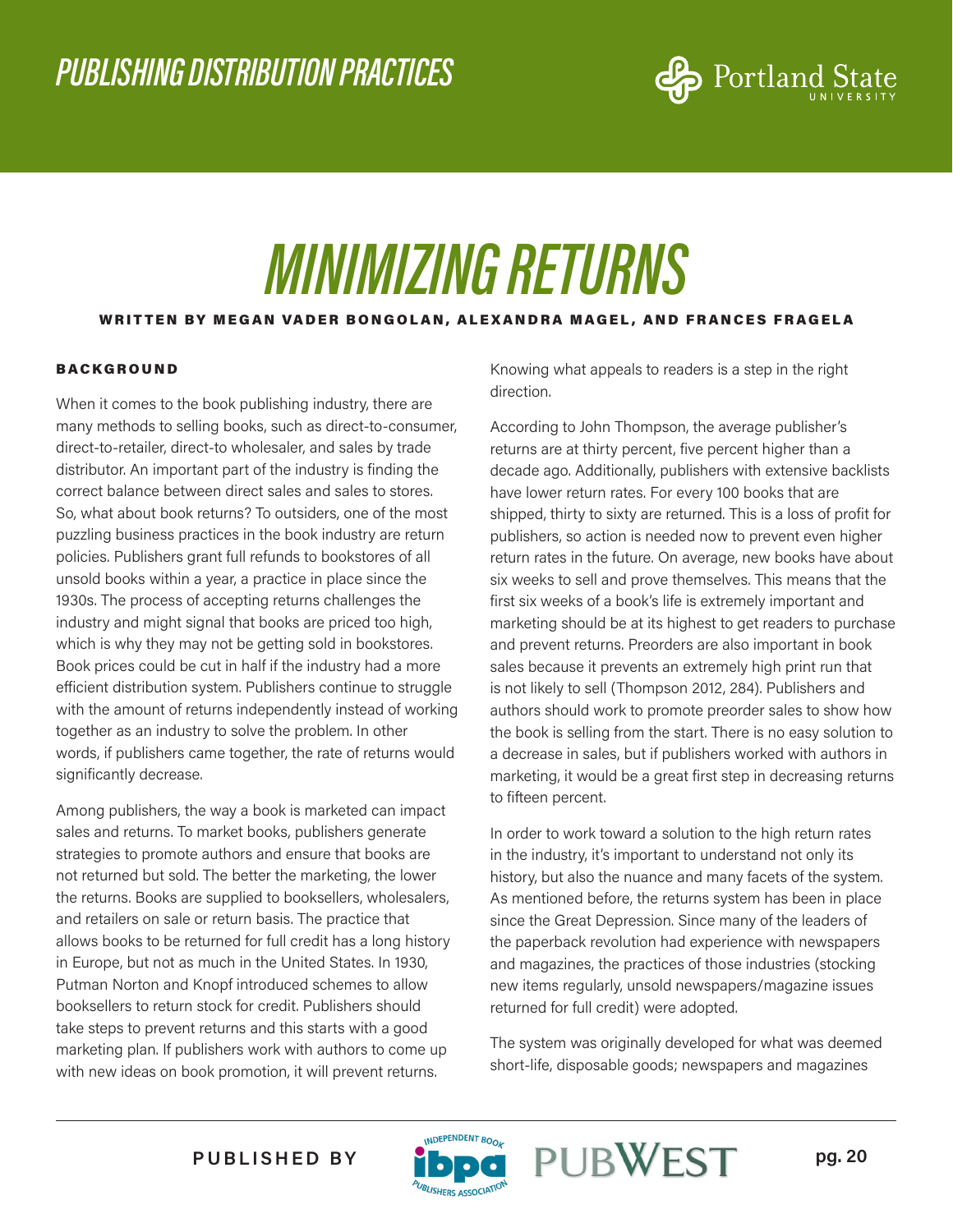

are only intended to be used as long as its issue is current. The intended longevity of print books is a debate for another conversation, but it should be noted that mass market paperbacks continue to match newspapers/magazines by having "low prices [...]; high volume; high returns; and a "no guts no glory" selling concept"—leading the mass market segment to be a "hit or miss book category" with notoriously high returns among even the high numbers in the industry (Greco 2005, 30). It must be taken into account if using the same method for a more durable product, such as a hardcover book, makes sense.

Further, for a manufactured object that may last many years with care, the commercial life of books is very short. The returns policy is generally limited to a year, but "if the book does not generate sales quickly, it is dead, pulled from the shelves in perhaps six weeks" (Greco 2005, 6). This is likely due to the extreme unpredictability of reader buying habits: "a clustering process takes place among readers, and groups of people will all buy the same book, but no one knows for sure when and why this occurs" (Greco 2005, 6). Nobody knows how long the buzz around a book will last, or how many copies to prepare for it. Inherently, the industry as a whole is based on risk. Editors gamble on manuscripts they hope will ring true with readers, publishers gamble on the print runs and investments in getting the book into the market, booksellers gamble on how many copies to order and with their limited shelf space, and readers gamble that they will enjoy reading the book. The returns process is a reaction in finding where to offset or minimize the risk.

A common argument for returns is that booksellers would be hesitant or refuse to stock unproven authors or riskier titles, preferring to stick with proven sellers. Thus, "[b]ook publishers are compelled to discount titles and offer a full refund to the bookseller if the book does not "turn" (i.e., inventory turnover)" (Greco 2005, 40). While this is often the case, there are also instances in which the returns policy pits the rate of discount against returnability. For example, a bookseller may get a deeper discount on an order if the books are deemed nonreturnable; if the books go unsold, the bookseller cannot send them back. Likewise, a returnable book has a slighter discount for the bookseller. Supporters of the returns policy argue that the system encourages sales, gets books to market, and that it's "the cost of doing business;" arguments against the system include the supposition that the policy "undermines the strength of the industry" and, undeniably, that the practice leads to incredible waste in the supply chain (Greco, Rodríguez, and Wharton 2007, 48).

#### FINDINGS

#### **INTERVIEW WITH ROBYN, INDEPENDENT PUBLISHER**

These are the results from a semi-structured interview with Robyn Crummer-Olson, the publisher at Ooligan Press. Ooligan Press is an independent publisher staffed by graduate students and partially supported by Portland State University. Robyn offered a look into the difficulties and unique challenges that a smaller, independent press faces in the returns system. For Ooligan, returns are accepted back to the distributor for one year after purchase; for out of print titles, returns are allowed for 180 days. A publisher can choose if returns (including POD) are allowed and, if returns are allowed, what happens to those returned copies. Allowing returns is considered industry standard and the default. Among returns, a publisher further has the choice to continue warehousing the book (delivered) or have the book destroyed.

In Robyn's experience, returns always cost the publisher more than the retail price: the publisher is also charged a restocking fee. For Ooligan, the average restocking fee ended up being \$0.44. It costs about 1.8 cents per month per copy to warehouse a book. So, if a book was returned and not destroyed, it was returned with full retail price, a restocking fee, and will be warehoused until the book moves again. (Publishers are also billed if a book doesn't move for more than a year.) If a book is returned and destroyed,

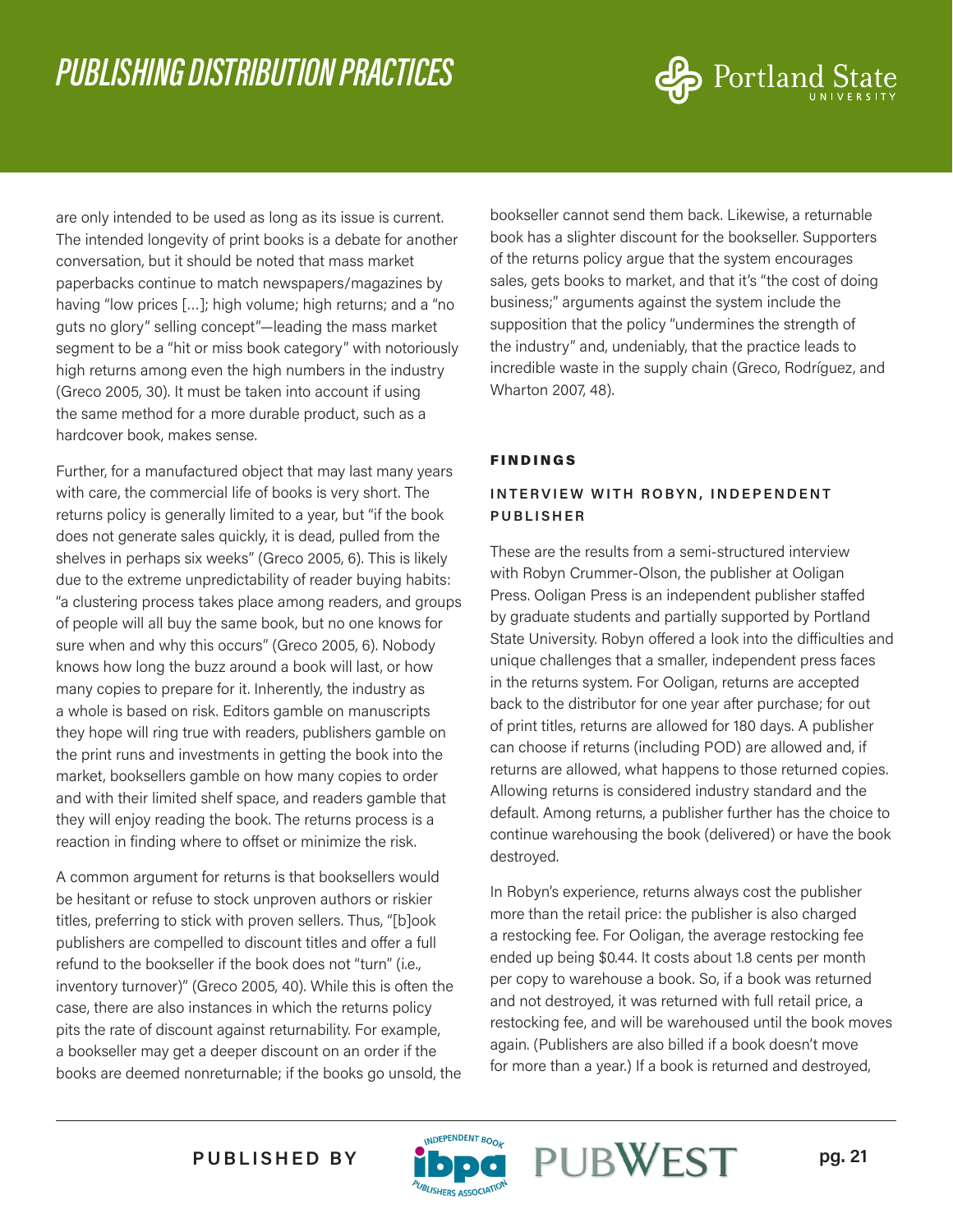

it returns with retail price and a destruction fee. Another dilemma indie publishers face is the print runs they can afford versus the amount of stock they need on hand in order to avoid stocking out. Robyn illustrated this with Laurel Everywhere (2020). The book had strong early reviews and the former publisher suggested a 2000 offset print run; the press didn't have the money for such a run, so 1000 were printed.

When the distributor representative alerted Robyn to the fact that 1000 would fall short of the pre-orders, Robyn quickly did a 500 digital print run to cover them—and the title didn't stock out. However, the more expensive digital run was paid for by the sales of the offset run and, with returns coming in a year later, there are 700-800 sitting in the warehouse. On one hand, Laurel Everywhere avoided being penalized for stocking out and missing out on sales. On the other hand, it had to be supplemented with a costly print run and returns still came back in larger numbers. Robyn noted that she didn't regret it, but she wished she could have been able to afford the 2000 offset print run and have it sell through in five years.

Ooligan's unique situation needs to be noted for not being scalable to other independent publishers. For one, Ooligan has the backing of Portland State University, which it relied upon during the uncertainty of the early pandemic in 2020. For two, because Ooligan is a teaching press, it has a unique relationship with its distributor. Ooligan has both been an established client for many years and the university backing meant that the distributor could take into account another source of capital for the press, so fallow times were allowed to ride a little longer. Early 2020 unfortunately saw the close of some smaller publishers, a situation in which a distributor would carry the risks for an account in the red.

For minimizing returns, Robyn's biggest focus was marketing. As she puts it: it doesn't do any good to inaccurately promise what a book is or about, so positioning is very important. Instead of "tricking people," you focus on demonstrating that you have something that they'd want, that your book would solve their boredom. She's more interested in the

units that stay out in the world than the ones that come back as returns. She turns to reports on sales and returns for previous titles to strategize for the future. When asked on her thoughts if pre-orders were hypothetically nonreturnable, she said she'd make different decisions since she knew what was sold was sold. She takes the average return rate into consideration at a book's launch, so she's already expecting a certain number to come back.

For the POD discussion, her ultimate takeaway was that it depends on the book. She had some students in the press do research on the price break between offset and digital print runs and found their results similar to hers: POD made more sense when the book was shorter, but not for longer books. In light of this, she optimized the printer as much as possible for savings and found that page and signature count were the biggest distinguishing factor for price for Ooligan. In light of this, the design of Ooligan books will have economy in mind (in terms of words/lines per page) and editorial practices will also change to shorten manuscripts (including editing out extraneous scenes or cutting images). In her words, "editors need to keep manufacturing in mind while they're editing." The manufacturing process isn't simply a step in the process, but a consideration in the existence of the book object as a whole.

At the end of our conversation, we discussed possible solutions to the returns problem:

Partnerships with publishers for deeper discounts for a nonreturnable book, but the readership and customer base are clear

◉ A hybrid system where debut authors are returnable but authors with proven track records are nonreturnable

◉ Penalties for bookstores overordering and returning a lot

These are the results from a semi-structured interview with Miles, who's worked in retail for 15 years mostly in the book industry. He's worked for an independent bookstore and a multimedia store's book department as a bookseller and used book buyer.



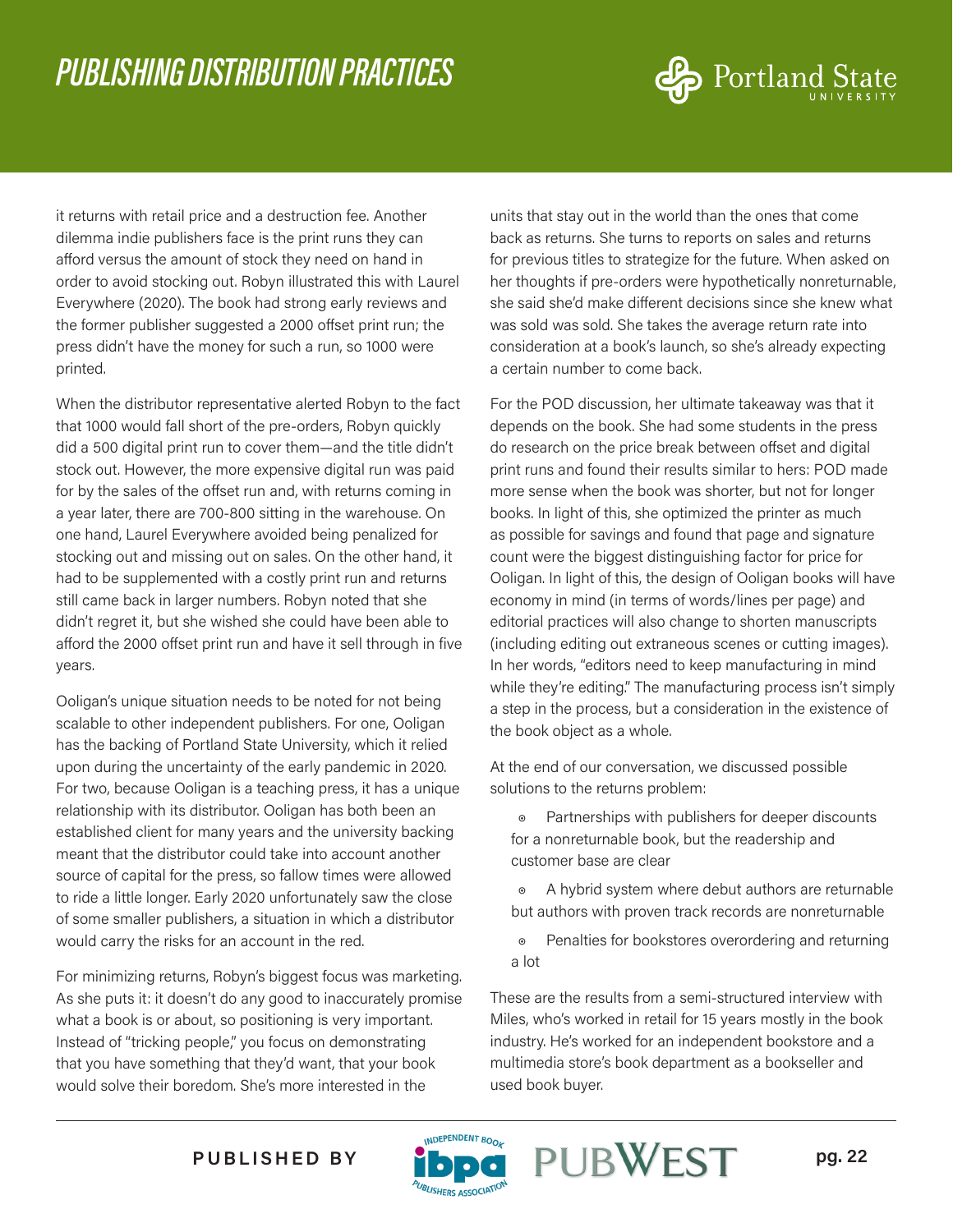

This is the returns system from the bookseller viewpoint: every day, week or month, you would make a list of the entire inventory and figure out which books had been sitting unsold anywhere from 8 months to a year. You would then pick those books from the shelf, unsticker them, clean them, rebox them, figure out which publishers they go to, take them out of inventory, print giant lists of what they're worth, print another list for your boss, and then pack them up and send them out. At the indie bookstore, returns were more based on the amount of time a book sat unsold on the shelves with an upper limit of one year. He was given more leeway over what to keep and send back over what the store owners had chosen to return (as in, if he felt he could use a book in his section, he would keep the book rather than returning it). At the multimedia store, "returns" weren't sent back to the publisher, they were sent to another store. The corporation had information on which titles sold well at which stores, so the remaining books would go where they were more likely to be sold. That applied to hardcovers and trade paperbacks; mass market strippables were stripped and sent to the publisher immediately.

In his opinion, the biggest factor that went into returns at indies was a book not selling well. For smaller stores, shelf space is a big issue. If a book couldn't be seen on the shelf, it wouldn't be sold and be returned. In Miles' experience at the indie, overordering was often a problem. Even if the book did sell well, there were too many copies. For example, a political book could sell well for a short time, the store would still have 20-50 extra copies with no place for them, and they'd be sent back almost immediately. Also at this store, oftentimes returns were done when sales were down and capital was needed to fulfill school book orders or special customer orders.

For nonreturnable books, it depended on the deep discount offered for it to be worth it.

He pointed out that often the store would order nonreturnable books for its deep discount hoping to make more of a profit—but often the store would end up breaking even or the books wouldn't sell. Miles noted that, in his

general retail experience, even well-regarded books tended to sell worse if there were many copies on a shelf. For example, even if a Stephen King title was a bestseller, too many on the shelf had customers assuming that nobody wanted them and passing by as well.

Miles also reported that floor booksellers often don't have contact with sales reps, who talk to the owners instead. The booksellers like the ARCs that would arrive and might champion a book, but at the end of the day there were too many to read, too many to handsell successfully, and booksellers don't have final say on what gets ordered. Booksellers could request a riskier title be ordered and they would if there was room in the budget; but if there wasn't, the riskier titles would be cut to focus on bestsellers, books that had done well at the store, special orders, newsworthy titles, school booklists, and other staples.

#### RECOMMENDATIONS FOR REDUCING RETURNS

As we have determined, there are no clear pathways to reduce the large number of book returns that happen on a daily basis. Returns becomes a game on how publishers and booksellers can protect their own assets and profits instead of finding a solution to benefit the industry as a whole. The literature review provided recommendations to reduce returns from the perspectives of both publishers and booksellers, highlighting what they believe are some solutions to reduce returns and get them as close to 15% as possible.

In 1992, Greco gathered solutions that had been proposed in the industry over time:

- ◉ Increase the discount rate and refuse returns
- ◉ Keep the current discount rate and refuse returns
- ◉ Penalize wholesalers with high return rates
- ◉ Reduce print runs
- ◉ Control the release of new titles, especially in slow

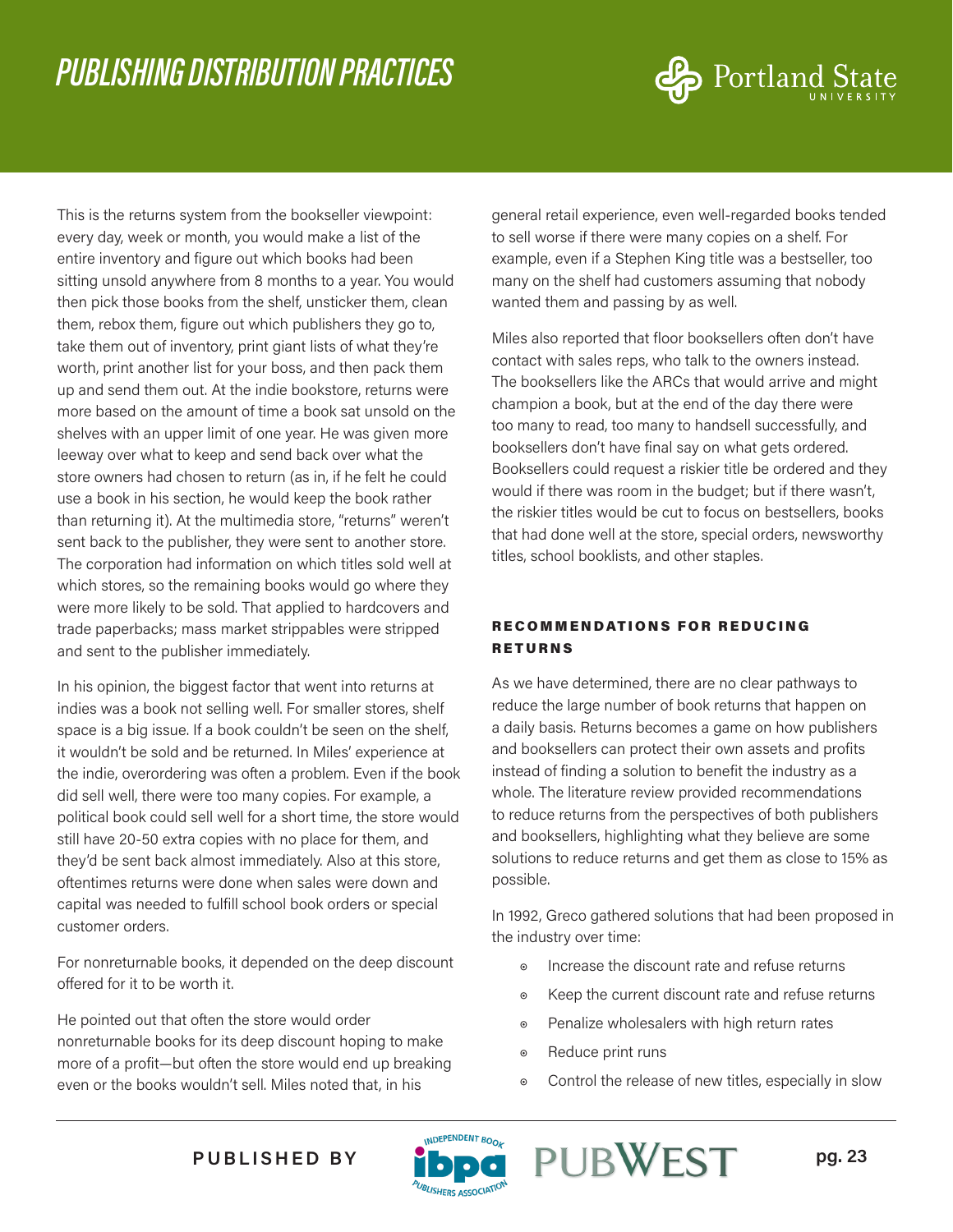

#### moving segments

- ◉ End or minimize the midlist
- ◉ To focus on more flashy titles (Greco's examples were cookbooks and cat books)
- To convince booksellers not to overorder
- ◉ Avoiding overselling the potential of a book

His own recommendations included further market research into customer interests, sales pattern differences between chain and independent bookstores, the library market, and further investigation into domestic and international markets. When he revisited the topic in 2005, his proposed solutions were largely the same, with the addition of encouraging more development in book projects and adopting strategies from other markets.

#### **PRINT ON DEMAND**

POD is relatively new in the publishing world. POD as opposed to offset printing is a speedier way of getting books on shelves. The question still stands whether POD is a good option to reduce the frequency of books being returned to distributors.

Having books available with POD allows distributors to invest less in a large print run, which makes the returns process less complicated. Inventory and warehousing issues are taken into consideration when books are not selling, and POD can help ease the pressure of inventory space which would benefit both the publisher and booksellers. According to IngramSpark, many authors and publishers see POD as an expensive investment. However, if we consider the amount of money that is lost in a print run of a book that will ultimately be returned to the distributor's warehouse in six months and then pulped, POD seems like a viable option. Booksellers oftentimes purchase large amounts of books in fear of running out of inventory. This can be a doubleedged sword in the business because if that order is not sold it becomes a loss for the bookseller and publisher. If the publishing industry relied more on efficient systems like POD, book returns would become less frequent since

bookstores would only be selling the amount of books they requested. POD is not a magic solution to reducing book returns; however, if it can lighten the overstock and warehousing issues that happen in the industry, it's definitely something that should be collectively considered.

*For more information on POD, see section 5: Utilizing Printon-Demand.*

#### **MARKETING**

One of the most common issues in regards to returns is poor book promotion. If a book is not marketed properly, it's more difficult for booksellers to sell books. Readers are very specific in their likes and dislikes. Books are discovered in these ways: self-discovery in-store or online, through promotional materials, and/or bookseller/third-party recommendations. A book with a strong marketing plan sells more copies. If titles were promoted better, booksellers would have less trouble selling products to the public. We can achieve this by having more book launches and analyzing consumer trends on platforms such as Instagram and TikTok. The reality is there is only so much we can do when marketing books. Getting to know what is popular in the market can secure sales, but nothing is guaranteed.

#### CONCLUSION

Book returns occur due to a number of factors. Solutions to definitely reduce their frequency are hard to determine, however the researchers have discovered some practices that could help this ongoing problem. Based on our interview data and an in depth literature review we can determine the following strategies could help with book return rates: better marketing strategies, shifting printing practices (POD), reducing print runs. If some of these strategies are implemented we will be able to see a change in the market. However, the publishing industry must come together and find a solution together if we truly want to see a change. A limitation when gathering research has been not hearing from some publishing professionals in time, which could be done in the future. For future researchers, we advise

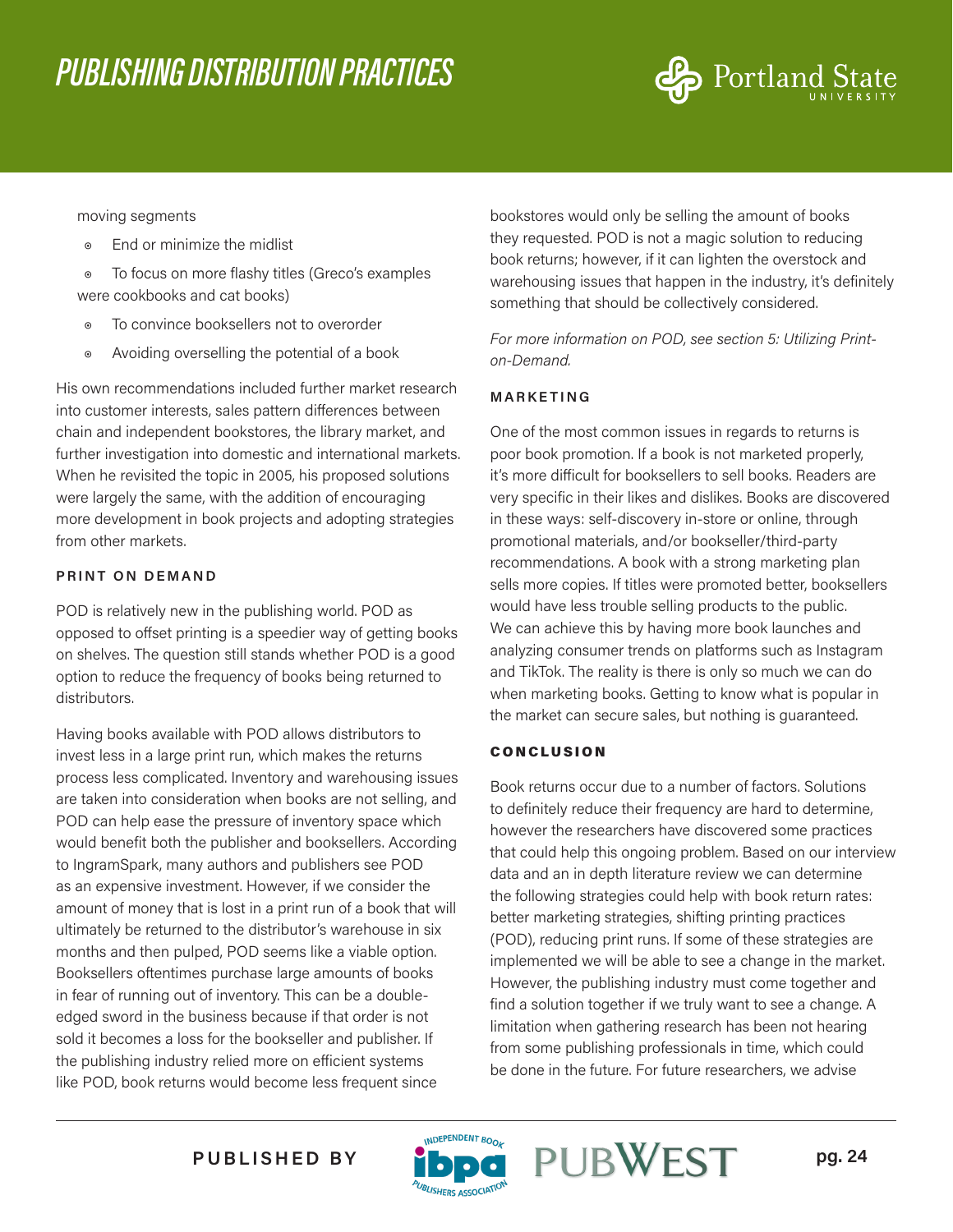

contacting more professionals involved in book distribution. With more data, researchers might be able to determine a better solution to help reduce book returns.





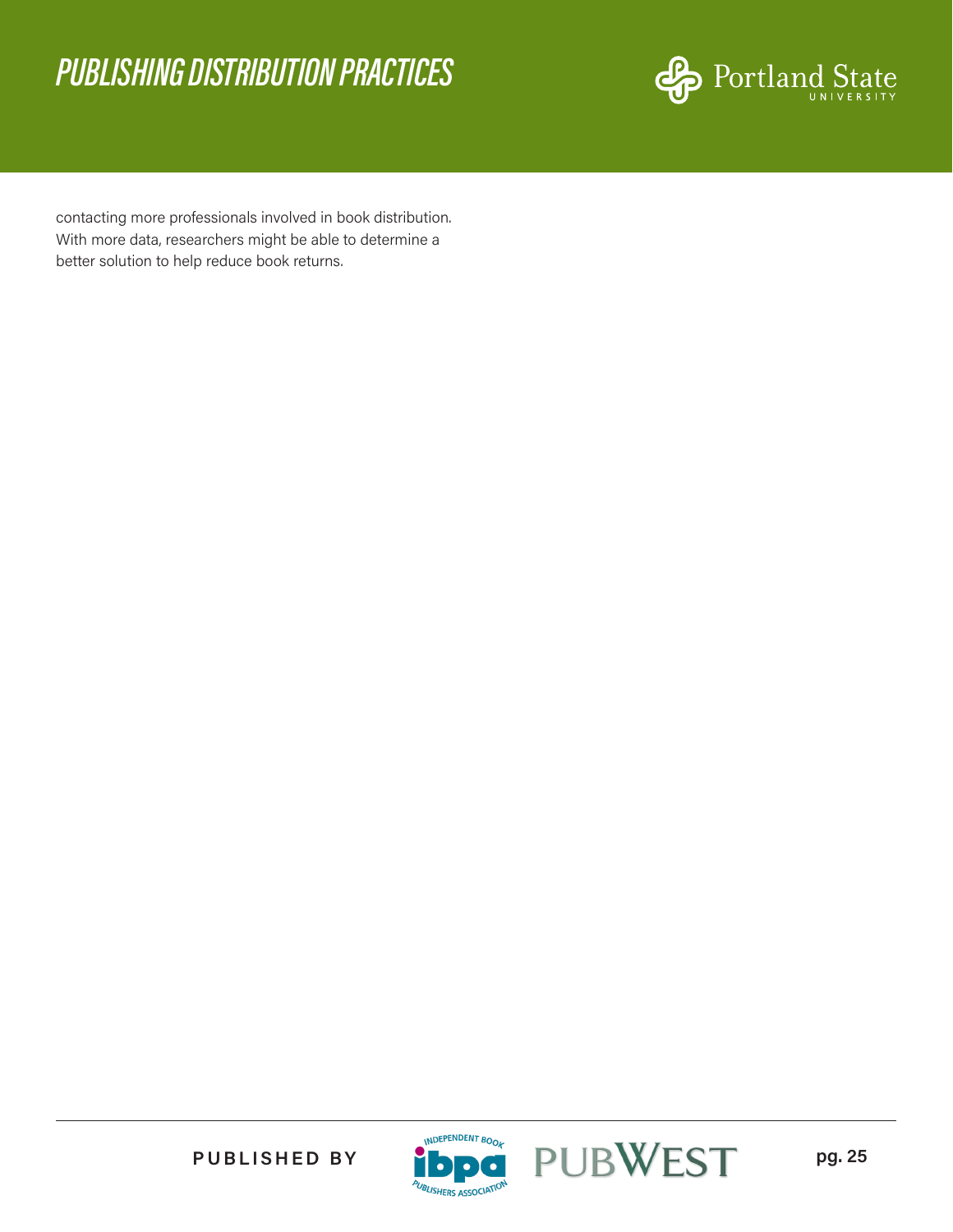

## *REFERENCES*

#### CARBON NEUTRAL

Alataş, Sedat. "Towards a Carbon-neutral Economy: The Dynamics of Factor Substitution in Germany." *Environmental Science and Pollution Research International* 27, no. 21 (2020): 26554-6569.

Baffoni, Sergio." Responsible Fibre Sourcing." In *The State of the Global Paper Industry*. Edited by Mandy Haggith and Joshua Martin. *Environmental Paper Network,* 2018.

Berrett-Koehler Publishers. "About Us." Accessed March 6, 2022.

Bernoville, Tara. "What is the difference between carbonneutral, net-zero and climate positive?" PlanA Academy. Published June 8, 2021.

Biel, Joe. "Printing Books: How to Make the Package Match the Product." In *A People's Guide to Publishing: Build a Successful, Sustainable, Meaningful Book Business From The Ground Up*, 91-117. Portland: Microcosm Publishing, 2018.

"Carbon Balancing in Action + Fall Conferences." Supply Chain, Sustainability, and Headcaps! Studiolo Secondari, February 22, 2022.

Carver, Jessicah, Natalie Guidry, Melissa Brumer Kossick, and Janine Winters. *Rethinking Paper & Ink: The Sustainable Publishing Revolution.* Portland, OR: Ooligan Press, 2011.

Cascades. "Sustainable Development." Accessed March 6, 2022. https://www.cascades.com/en/sustainabledevelopment

Chelsea Green. "New Mission About Us." Accessed March 6,

#### 2022.

Collins, Julie. "Eco-Publishing in the Book Publishing Industry." *PDX Scholar.* Oct 4, 2020.

Dauncey, Guy. "Going Carbon Neutral: A Guide for Publishers (US Edition)." April, 2005. EcoEnclose."What is the Most Sustainable Ink? (In 2022.)" In Enclose Blog. Last Modified February 7, 2022.

*Encyclopedia Britannica.* "Energy." In Physics, Matter & Energy.

European Parliament. "What is carbon neutrality and how can it be achieved by 2050?" In the Society section. Last modified June 24, 2021.

Ford, Jim. "Carbon Neutral Paper: Fact or Fiction?" *Environmental Paper Network,* 2009.

Haggith, Mandy and Joshua Martin, edited by. "The State of the Global Paper Industry." *Environmental Paper Network*, 2018.

Hemlock. "Sustainable Operations." Accessed March 6, 2022.

Macmillan. "About Us." Access March 6, 2022. https:// sustainability.macmillan.com/

Michelsen, Anne. "Soy Ink: Myth vs. Reality." Triple Pundit, in the Leadership & Transparency section. Last modified January 30, 2013.

Moore, Sonia and Karla Olson. Interview with Patagonia via Zoom. Interviewed by Rachel Done, Rebecca Gordon, Megan Jessop, Stephanie Johnson Lawson. February 10, 2022.



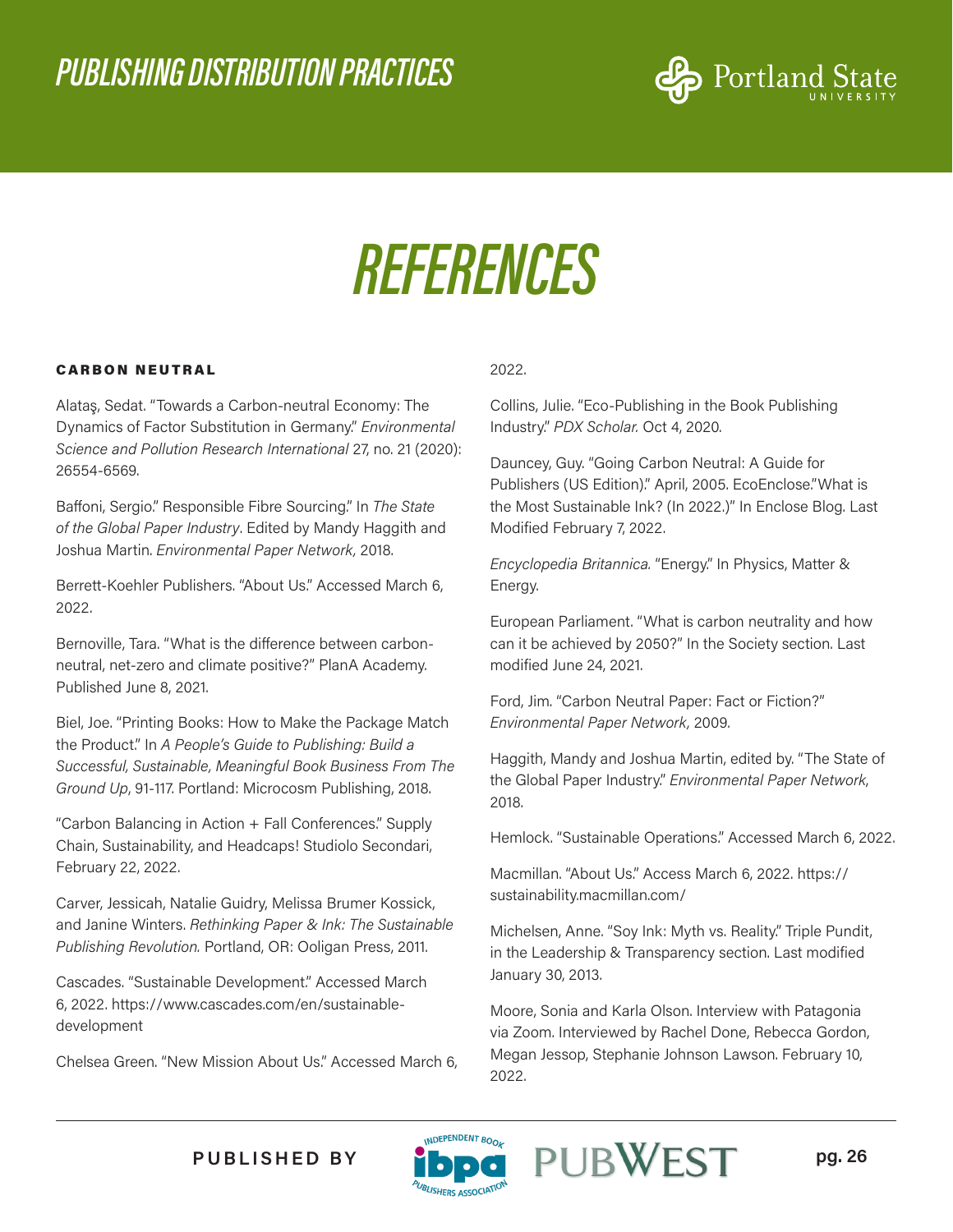

Patra, Senjuti. "The Cost of Reading: The Book Industry's Carbon Footprint." *Book Riot*, February 18, 2022.

PS Print by Deluxe. "Soy-Based Inks vs. Petroleum-Based Inks." In Design&Printing, General.

Rolland Sustana Group. "About us."

Ro, Christine. "Reducing the Environmental Toll of Paper in the Publishing Industry." *Book Riot,* February 10, 2021.

Springen, Karen. "Are Children's Publishers Destroying Rainforests?" *Publishers Weekly*, June 24, 2010.

Weisberg, Don. "Sustainability Is More than an Aspiration. It's an Essential Part of Our Mission." Macmillan Sustainability, 2022.

#### DELIVERY

Adamowski, Jaroslaw. "Polish Publishers Launch an Online Bookstore Called Inverso," *Publishing Perspectives.*  November 22, 2019.

Alım, Muzaffer, and Patrick Beullens. "Improving Inventory System Performance by Selective Purchasing of Buyers' Willingness to Wait." *European Journal of Operational Research* 300, no. 1 (July 2022): 124–36.

American Booksellers Association. "IndieCommerce + POS = Faster & Lower Cost Online Order Processing," February 22, 2022.

American Booksellers Association. "IndieCommerce Reports Strong Online Sales in 2021 For Independent Bookstores," January 4, 2022.

Anderson, Porter. "Coming in March: A New Platform for the Pubeasy Ordering System," *Publishing Perspectives*. February 17, 2021.

Anderson, Porter. "Interview: Andy Hunter on Bookshop. Org's Second Anniversary," *Publishing Perspectives*. January 27, 2022.

"Bookmanager's SHOP LOCAL Widget."

bookbook.pl - księgarnia internetowa. "Nasze FAQ."

bookbook.pl - księgarnia internetowa. "Starcie Królów t.2."

Brechner, Kenny. "Elements of Pre-Order Success | ShelfTalker."

Espinosa, América Gutiérrez, and Ed Nawotka. "Mexico's Indie Publishers and Booksellers Rise." *Publishers Weekly.* Dec 3, 2021.

Green |, Alex. "D.C. Bookstore Uses Food Delivery App for Books." *Publishers Weekly.* April 1, 2020.

Harris, Elizabeth. "'The Beginning of the Snowball': Supply-Chain Snarls Delay Books," *The New York Times* (October 4, 2021).

libreriasindependientes. "Nosotros."

"Looking for Answers to Supply Chain Questions," *Publishers Weekly.* October 29, 2021.

Milliot, Jim, and Claire Kirch |. "Indie Publishers Start to Look Past the Pandemic." *Publishers Weekly.* February 18, 2022.

"Munro's Books." Munrosbooks.com.

Muriel, Ana, Tammana Chugh, and Michael Prokle. "Efficient Algorithms for the Joint Replenishment Problem with Minimum Order Quantities." *European Journal of Operational Research* 300, no. 1 (July 2022): 137–50.

Nawotka, Ed. "Hachette Offers Indies Discount for Deliveries." *Publishers Weekly*. March 17, 2020.

Nawotka, Ed. "Publishing in Canada 2021: Booksellers and Publishers Evolve and Adapt." *Publishers Weekly*. September 24, 2021.

Pietsch, Michael. "Michael Pietsch Looks at Publishing's (Near) Future." *Publishers Weekly.* December 10, 2021.



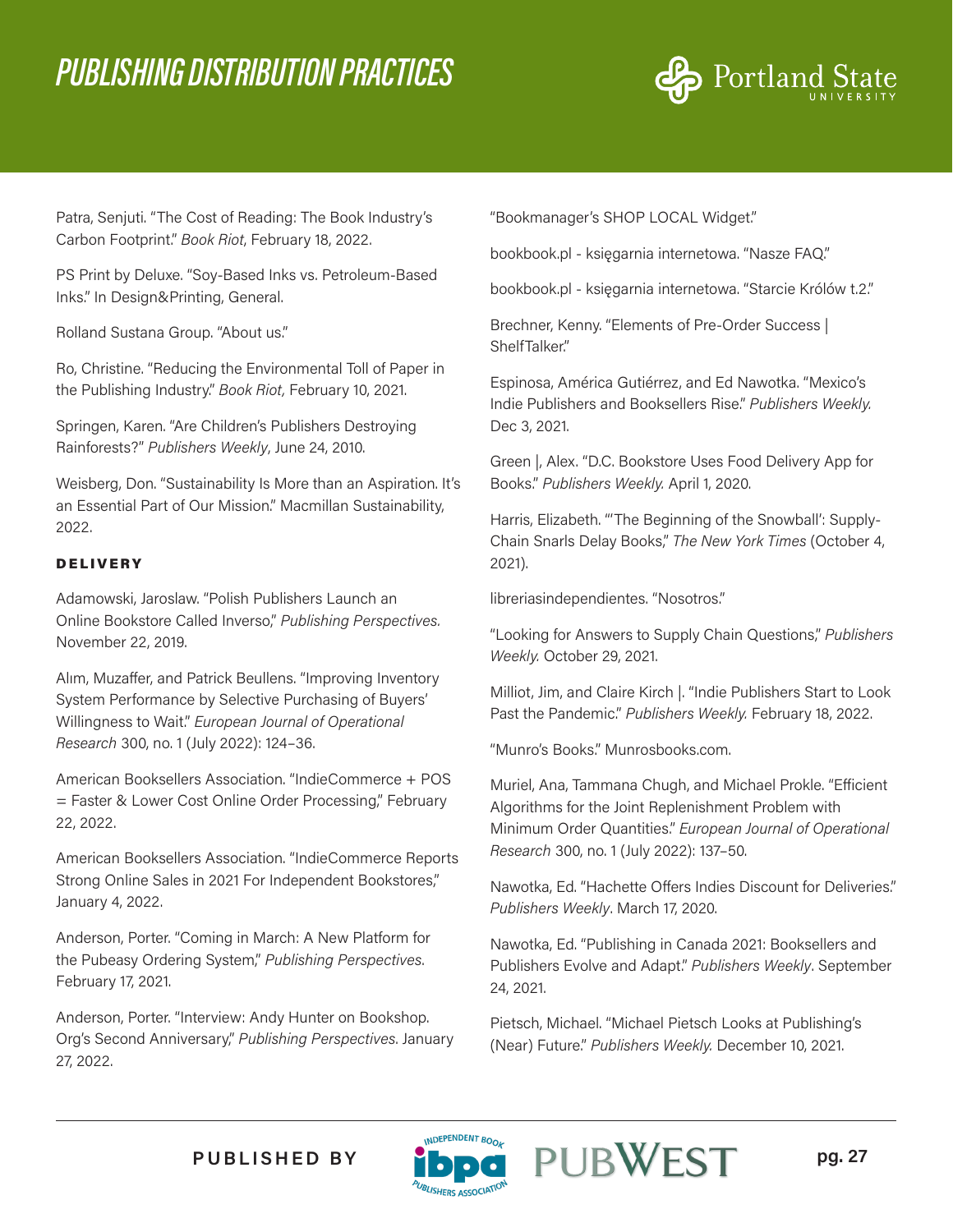

#### SUPPLY CHAIN AND COVID

Asmelash, Leah. "Why Authors and Booksellers Want You to Order Your Holiday Gifts Now." CNN, September 21, 2021.

Desilver, Drew. "Many U.S. Workers Are Seeing Bigger Paychecks in Pandemic Era, but Gains Aren't Spread Evenly." Pew Research Center (blog), December 22, 2021.

Grady, Constance. "The Great Book Shortage of 2021, Explained." *Vox*, October 6, 2021.

Harris, Elizabeth A. "'The Beginning of the Snowball': Supply-Chain Snarls Delay Books." *The New York Times*, October 4, 2021.

Ingram Staff. "COVID-19 and The Publishing Industry, Part 1: A Year in Review, Consumer Trends & Behaviors." Ingram Content Group, March 19, 2021.

Jim Milliot. "Quad Closes Book Printing Operations." *Publishers Weekly*, March 31, 2020.

Mark Michelson. "Quad Closing Three Commercial Printing Plants in Early 2021." *Printing Impressions,* January 5, 2021.

Milliot, Jim. "The Book Biz Tries to Avoid Supply Chain Disruptions." *Publishers Weekly,* September 3, 2021.

Pete Mcarthy and Jess Johns. "COVID-19 and The Publishing Industry, Part 2: Tips to Optimize Books for Online Sales Succes." Ingram Content Group, March 26, 2021.

Peter Goodman. "How the Supply Chain Broke, and Why It Won't Be Fixed Anytime Soon." *The New York Times*, October 21, 2021.

"Paper Market Update, August 2021." Quad, August 11, 2021.

Shnuer, Jenna. "Will Supply Chain Issues Affect the Books You Want? Depends on What You're Reading." *Popular Science* (blog), October 21, 2021.

The Authors Guild. "Supply Chain Issues Affect Both Authors and Publishers," October 22, 2021.

#### PRINTING

"Book Printing Services: Which One Is Right for You?" n.d. Reedsy. Accessed March 9, 2022.

Editors, Toasted Cheese. n.d. "Publishing and Print-on-Demand: What POD Is, What It Isn't, and When It Might Be Right for You | Toasted Cheese."

Gallagher, Kelly. 2014. "Print-on-Demand: New Models and Value Creation." *Publishing Research Quarterly* 30 (2): 244–48.

Geyser, Werner. 2021. "10 Best Print-on-Demand Book Services." Influencer Marketing Hub. May 21, 2021.

Martin, Kimberly. n.d. "Print-on-Demand Versus Offset | Jera Publishing."

Phillips, Jonathan B., Peter Bajorski, Peter D. Burns, Erin P. Fredericks, and Mitchell R. Rosen. 2010. "Comparing Image Quality of Print-on-Demand Books and Photobooks from Web-Based Vendors." *Journal of Electronic Imaging* 19 (1): 011013.

Schiff, Allison, and Alex Daniel |. n.d. "Offset Printing Versus Print-on-Demand." *Publishers Weekly*.

"Should You Choose to Do Print-on-Demand or Ship-on-Demand For Your Book? – BookLogix – Atlanta Based Book Publisher & Printer." n.d.

"The Pros and Cons of Print on Demand Publishing." n.d.

"Twelve Pros and Cons of Print on Demand Publishing." n.d. AuthorsDen.Com.

#### RETURNS

Biel, Joe. 2018. *A People's Guide to Publishing*. Portland: Microcosm Publishing.

Greco, Albert N., Clara E. Rodríguez, and Robert M. Wharton. 2007. *The Culture and Commerce of Publishing in the 21st Century*. Stanford, California: Stanford Business Books,